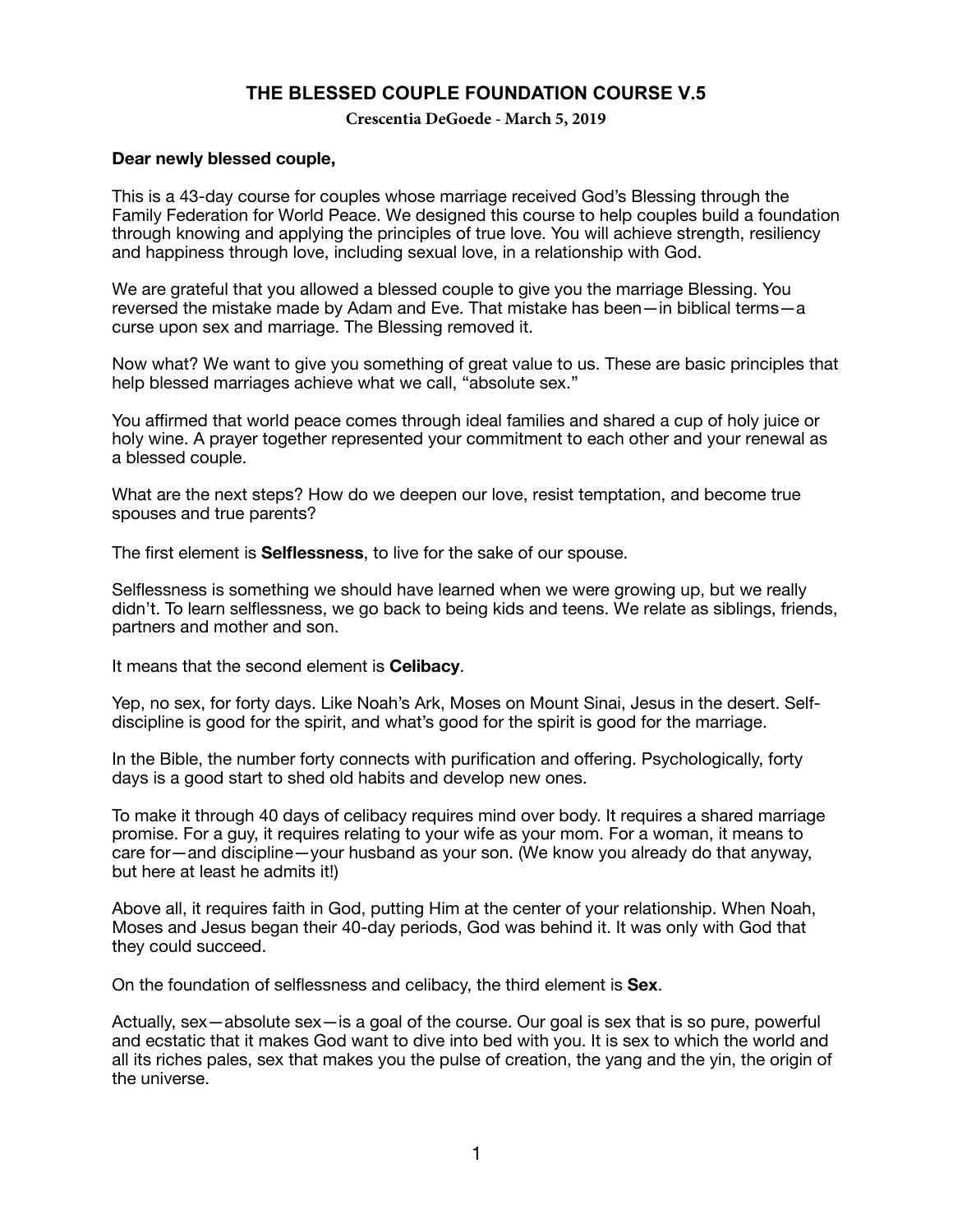This is not a simple accomplishment. You are taking 40 days to prepare for it. Its purpose is to re-create you as a couple perfectly in tune with each other in lovemaking. Your spiritual love and physical love is the foundation for your interactions in everyday life, your care for a household and children, your care for the community, and your professional life. Ultimately, you will learn to become one flesh as a couple. God's dwelling place is with us.

# **THE COURSE METHOD**

Each week will begin with a get-together with your mentor couple. You will talk over the course outline for the week. You can share about your experiences in the previous week and prepare for the coming week's exercises.

Even the greatest marriage can get better, and that's a good thing, because it means that marriage is about love, and love is infinite.

So, for a few weeks you will step back and relate as friends, as brother and sister. See if you can relate as mother and son. Let the husband trim the sails and set the anchor and the wife steer the boat.

In terms of your abstinence from sex during this period, think of it as reliving your time of ideal engagement, of courtship, and of preparation for marriage. Free from sexual issues for a while, you can work on your relationship as independent individuals getting to know each other, trying to impress and please the other, researching how the other thinks, what they like and don't like.

In this way, you can work on things you've been putting aside. And you will find sexual love enhanced as you make an amazing new beginning as you "come down from the Ark" in week seven.

## **The Work Load**

We offer a series of themes for daily and weekly reflection and relationship-building. The questions will get you to talk together and share as you work through your relationship. It is designed for you to learn from each other, work through some troubles and clear out cobwebs and sob-webs.

The 43-days are designed around eight purposes:



We build simple exercises by which you can fulfill those purposes. You will have time to think on your own, to share what you are thinking about, and to gain realizations that will add God's love to your own, the vertical love coming down to your horizontal love in perfect balance.

And mentor couples—you are going to be going through much of this too!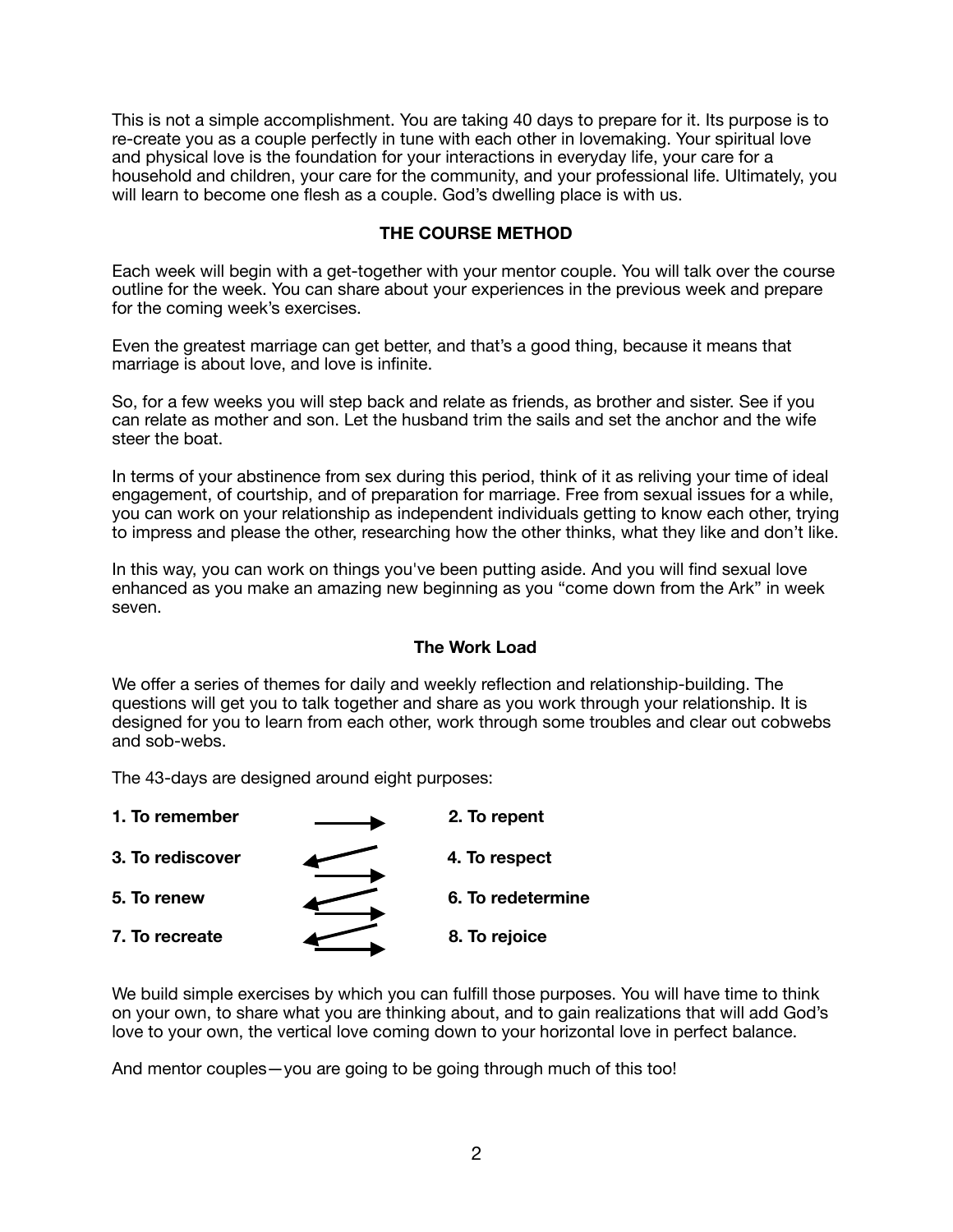## **TRIP ADVISORIES**

**STAY FLEXIBLE:** As written in this book, this course is pretty intensive. It's for people who have time to write a lot and sort things out. Your couple might prefer just to read the book and talk about it, or just to write a little here and there. Please adapt the course to your learning style. But, with your mentor couple, don't lose focus on the main points.

**STAY BUSY:** Forty days of celibacy may be challenging. You'll meet once a week (more if you like) with a mentor couple, but otherwise, you're on your own. Therefore, another purpose of this course is to give you stuff to do during the week. Stuff that keeps your mind on heaven, your eyes on the prize.

**BUILD A SPIRITUAL RHYTHM:** It really helps if you schedule the same time everyday to do the reflections, conversations and meditations of the course work. Probably twenty minutes is enough each day. It could be first thing in the morning, getting up a little early. It could be at the end of the day, or just after dinner. Whatever works for you.

**GO OVER THE BUMPS, AVOID THE POTHOLES:** Every relationship goes through difficult moments. On a trip, you hit bumps and potholes, and what do you do? You learn that, hmmm, this is a bit of a bumpy road, there are potholes out there. So you keep your eyes out for them, slow down a bit, learn how to avoid them. Most important, you stay on the journey.

**FOCUS ON THE SPIRIT:** Marriage is for couples of all faiths and spiritual paths, and so is this course. We include passages from the Bible and all scriptures. We offer prayers as something to include according to your heart and faith.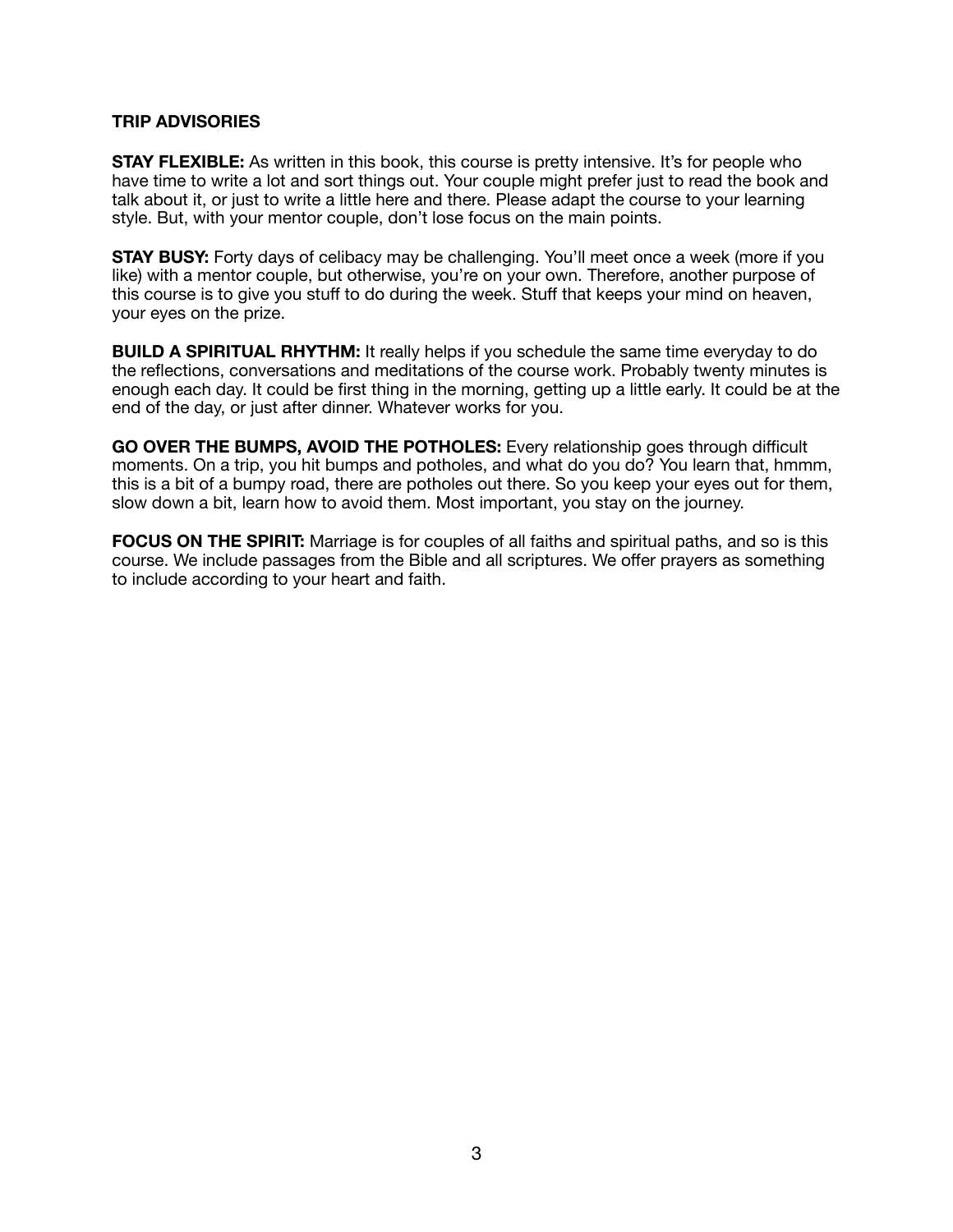## **Week 1: To Remember**

**Introduction:** The mentor couple's testimony, centering on how you became part of the Family Federation, and how you were blessed in marriage.

#### **To get started:**

\_\_\_\_\_\_\_\_\_\_\_\_\_\_

\_\_\_\_\_\_\_\_\_\_\_\_\_\_\_\_\_\_\_\_\_\_\_\_\_\_\_\_

Recall how your relationship started and turned into a marriage. Share about this with each other. Then, during this week, reflect upon it, write some things down and compare notes.

#### **MEMORY LANE LIST**

\_\_\_\_\_\_\_\_\_\_\_\_\_\_\_\_\_\_\_\_\_\_\_\_\_\_\_\_\_\_\_\_\_\_\_\_\_\_\_\_\_\_\_\_\_\_\_\_\_\_\_\_\_\_\_\_\_\_\_\_\_\_\_\_\_\_\_\_\_\_\_\_

\_\_\_\_\_\_\_\_\_\_\_\_\_\_\_\_\_\_\_\_\_\_\_\_\_\_\_\_\_\_\_\_\_\_\_\_\_\_\_\_\_\_\_\_\_\_\_\_\_\_\_\_\_\_\_\_\_\_\_\_\_\_\_\_\_\_\_\_\_\_\_\_\_\_\_\_\_\_\_\_\_\_\_\_\_

 $\overline{a_1}$  ,  $\overline{a_2}$  ,  $\overline{a_3}$  ,  $\overline{a_4}$  ,  $\overline{a_5}$  ,  $\overline{a_6}$  ,  $\overline{a_7}$  ,  $\overline{a_8}$  ,  $\overline{a_9}$  ,  $\overline{a_9}$  ,  $\overline{a_9}$  ,  $\overline{a_9}$  ,  $\overline{a_9}$  ,  $\overline{a_9}$  ,  $\overline{a_9}$  ,  $\overline{a_9}$  ,  $\overline{a_9}$  , \_\_\_\_\_\_\_\_\_\_\_\_\_\_\_\_\_\_\_\_\_\_\_\_\_\_\_\_\_\_\_\_\_\_\_\_\_\_\_\_\_\_\_\_\_\_\_\_\_\_\_\_\_\_\_\_\_\_\_\_\_\_\_\_\_\_\_\_\_\_\_\_\_\_\_\_\_\_\_\_\_\_\_\_\_

 $\_$  ,  $\_$  ,  $\_$  ,  $\_$  ,  $\_$  ,  $\_$  ,  $\_$  ,  $\_$  ,  $\_$  ,  $\_$  ,  $\_$  ,  $\_$  ,  $\_$  ,  $\_$  ,  $\_$  ,  $\_$  ,  $\_$  ,  $\_$  ,  $\_$  ,  $\_$  ,  $\_$  ,  $\_$  ,  $\_$  ,  $\_$  ,  $\_$  ,  $\_$  ,  $\_$  ,  $\_$  ,  $\_$  ,  $\_$  ,  $\_$  ,  $\_$  ,  $\_$  ,  $\_$  ,  $\_$  ,  $\_$  ,  $\_$  ,

\_\_\_\_\_\_\_\_\_\_\_\_\_\_\_\_\_\_\_\_\_\_\_\_\_\_\_\_\_\_\_\_\_\_\_\_\_\_\_\_\_\_\_\_\_\_\_\_\_\_\_\_\_\_\_\_\_\_\_\_\_\_\_\_\_\_\_\_\_\_\_\_

Memories of the first time you met

Memories of what it was that attracted you to your spouse

\_\_\_\_\_\_\_\_\_\_\_\_\_\_\_\_\_\_\_\_\_\_\_\_\_\_\_\_\_\_\_\_\_\_\_\_\_\_\_\_\_\_\_\_\_\_\_\_\_\_\_\_\_\_\_\_\_\_\_\_

Memories of how your relationship evolved from acquaintance to friendship, love, and life-long commitment? \_\_\_\_\_\_\_\_\_\_\_\_\_\_\_\_\_\_\_\_\_\_\_\_\_\_\_\_\_\_\_\_\_\_\_\_\_\_\_\_\_\_\_\_\_\_\_\_\_\_\_\_\_\_\_\_\_\_\_\_\_\_\_\_\_\_\_\_\_\_\_\_\_\_\_\_\_\_\_\_\_\_\_\_\_

\_\_\_\_\_\_\_\_\_\_\_\_\_\_\_\_\_\_\_\_\_\_\_\_\_\_\_\_\_\_\_\_\_\_\_\_\_\_\_\_\_\_\_\_\_\_\_\_\_\_\_\_\_\_\_\_\_\_\_\_\_\_\_\_\_\_\_\_\_\_\_\_\_\_\_\_\_\_\_\_\_\_\_\_\_

\_\_\_\_\_\_\_\_\_\_\_\_\_\_\_\_\_\_\_\_\_\_\_\_\_\_\_\_\_\_\_\_\_\_\_\_\_\_\_\_\_\_\_\_\_\_\_\_\_\_\_\_\_\_\_\_\_\_\_\_\_\_\_\_\_\_\_\_\_\_\_\_\_\_\_\_\_\_\_\_\_\_\_\_\_

\_\_\_\_\_\_\_\_\_\_\_\_\_\_\_\_\_\_\_\_\_\_\_\_\_\_\_\_\_\_\_\_\_\_\_\_\_\_\_\_\_\_\_\_\_\_\_\_\_\_\_\_\_\_\_\_\_\_\_\_\_\_\_\_\_\_\_\_\_\_\_\_\_\_\_\_\_\_\_\_\_\_\_\_\_

Memories of the points of decision, and what led to those decisions

\_\_\_\_\_\_\_\_\_\_\_\_\_\_\_\_\_\_\_\_\_\_\_\_\_\_\_\_\_\_\_\_\_\_\_\_\_\_\_\_\_\_\_\_\_\_\_\_\_\_\_\_\_\_\_\_\_\_\_

\_\_\_\_\_\_\_\_\_\_\_\_\_\_\_\_\_\_\_\_\_\_\_\_\_\_\_\_\_\_\_\_\_\_\_\_\_\_\_\_\_\_\_\_\_\_\_\_\_\_\_\_\_\_\_\_\_\_

\_\_\_\_\_\_\_\_\_\_\_\_\_\_\_\_\_\_\_\_\_\_\_\_\_\_\_\_\_\_\_\_\_\_\_\_\_\_\_\_\_\_\_\_\_\_\_\_\_\_\_\_\_\_\_\_\_\_\_\_\_\_\_\_\_\_\_\_\_\_\_\_

#### **GOAL FOR THE COMING WEEK: Vision, Beauty and Apology**

Here's what you will do tomorrow, Day 1, \_\_\_\_\_\_\_\_\_\_\_\_\_\_\_\_\_\_\_\_\_\_\_\_\_\_\_\_\_\_\_: Think about your **VISION** for your marriage. What was your vision when you began? Perhaps it was very clear to you. Perhaps it was more subconscious, and so you might have to reflect on the vision you had inside, even if you have never expressed it to each other.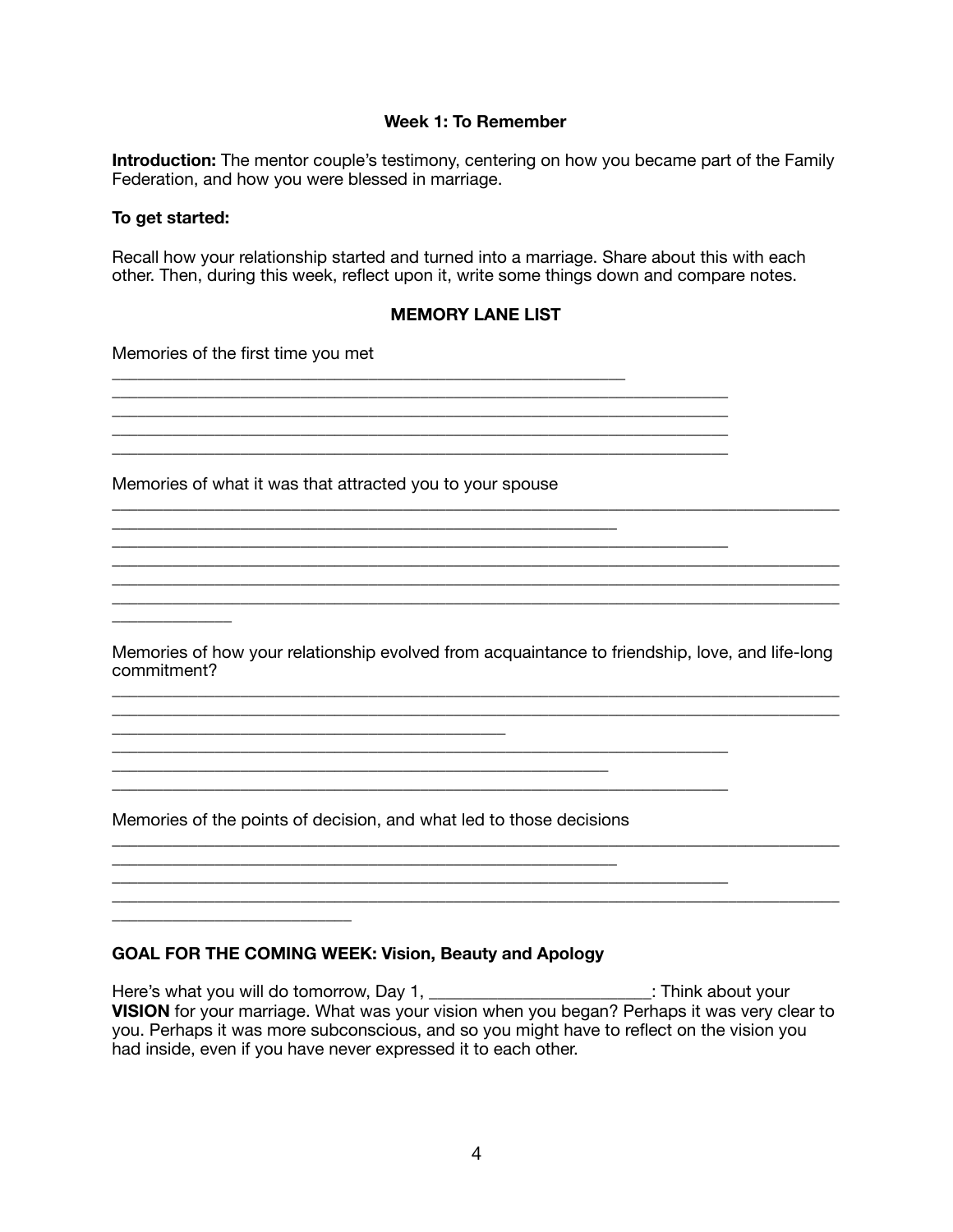Describing a vision is like describing a dream—it's all in the present tense. For example:

"I'm walking across a bridge and see my wife in the distance. We walk together into a garden of roses and butterflies."

"My husband is bringing me my favorite pastry and coffee in bed. The sun is shining through the curtains as our children and puppy jump onto the bed with a present—and it isn't even my birthday!"

"We are living in a Hawaiian beach house. I'm teaching history at a university and my spouse is running a ceramics studio."

"We are in our eighties and our children and their families are successful and we get together often."

You get the picture. You can make a list—write the visions you had for your marriage, great and small.

It may include number of children and grandchildren, where you will live, what your employment will be, externals like that.

\_\_\_\_\_\_\_\_\_\_\_\_\_\_\_\_\_\_\_\_\_\_\_\_\_\_\_\_\_\_\_\_\_\_\_\_\_\_\_\_\_\_\_\_\_\_\_\_\_\_\_\_\_\_\_\_\_\_\_\_\_\_\_\_\_\_\_\_\_\_\_\_

\_\_\_\_\_\_\_\_\_\_\_\_\_\_\_\_\_\_\_\_\_\_\_\_\_\_\_\_\_\_\_\_\_\_\_\_\_\_\_\_\_\_\_\_\_\_\_\_\_\_\_\_\_\_\_\_\_\_\_

\_\_\_\_\_\_\_\_\_\_\_\_\_\_\_\_\_\_\_\_\_\_\_\_\_\_\_\_\_\_\_\_\_\_\_\_\_\_\_\_\_\_\_\_\_\_\_\_\_\_\_\_\_\_\_\_\_\_\_

But even more important is your vision for your relationship, your love and care for each other, your emotional attachment.

And your vision for the legacy you will leave for your children and descendants. What you hope for them.

Write down your **VISION LIST**.

#### **VISION LIST**

\_\_\_\_\_\_\_\_\_\_\_\_\_\_\_\_\_\_\_\_\_\_\_\_\_\_\_\_\_\_\_\_\_\_\_\_\_\_\_\_\_\_\_\_\_\_\_\_\_\_\_\_\_\_\_\_\_\_\_\_\_\_\_\_\_\_\_\_\_\_\_\_\_\_\_\_\_\_\_\_\_\_\_\_\_ \_\_\_\_\_\_\_\_\_\_\_\_\_\_\_\_\_\_\_\_\_\_\_\_\_\_\_\_\_\_\_\_\_\_\_\_\_\_\_\_\_\_\_\_\_\_\_\_\_\_\_\_\_\_\_\_\_\_\_\_\_\_\_\_\_\_\_\_\_\_\_\_\_\_\_\_\_\_\_\_\_\_\_\_\_ \_\_\_\_\_\_\_\_\_\_\_\_\_\_\_\_\_\_\_\_\_\_\_\_\_\_\_\_\_\_\_\_\_\_\_\_\_\_\_\_\_\_\_\_\_\_\_\_\_\_\_\_\_\_\_\_\_\_\_\_\_\_\_\_\_\_\_\_\_\_\_\_\_\_\_\_\_\_\_\_\_\_\_\_\_ \_\_\_\_\_\_\_\_\_\_\_\_\_\_\_\_\_\_\_\_\_\_\_\_\_\_\_\_\_\_\_\_\_\_\_\_\_\_\_\_\_\_\_\_\_\_\_\_\_\_\_\_\_\_\_\_\_\_\_\_\_\_\_\_\_\_\_\_\_\_\_\_\_\_\_\_\_\_\_\_\_\_\_\_\_

\_\_\_\_\_\_\_\_\_\_\_\_\_\_\_\_\_\_\_\_\_\_\_\_\_\_\_\_\_\_\_\_\_\_\_\_\_\_\_\_\_\_\_\_\_\_\_\_\_\_\_\_\_\_\_\_\_\_\_\_\_\_\_\_\_\_\_\_\_\_\_\_\_\_\_\_\_\_\_\_\_\_\_\_\_

\_\_\_\_\_\_\_\_\_\_\_\_\_\_\_\_\_\_\_\_\_\_\_\_\_\_\_\_\_\_\_\_\_\_\_\_\_\_\_\_\_\_\_\_\_\_\_\_\_\_\_\_\_\_\_\_\_\_\_\_\_\_\_\_\_\_\_\_\_\_\_\_\_\_\_\_\_\_\_\_\_\_\_\_\_

Here's what you will do the next day, Day 2, \_\_\_\_\_\_\_\_\_\_\_\_\_\_\_\_\_\_\_\_\_\_\_\_\_, think about what in your partner and your new relationship was good and beautiful. The principle here is that to seek the good and beautiful makes one good and beautiful.

Make a **BEAUTIFUL LIST**.

\_\_\_\_\_\_\_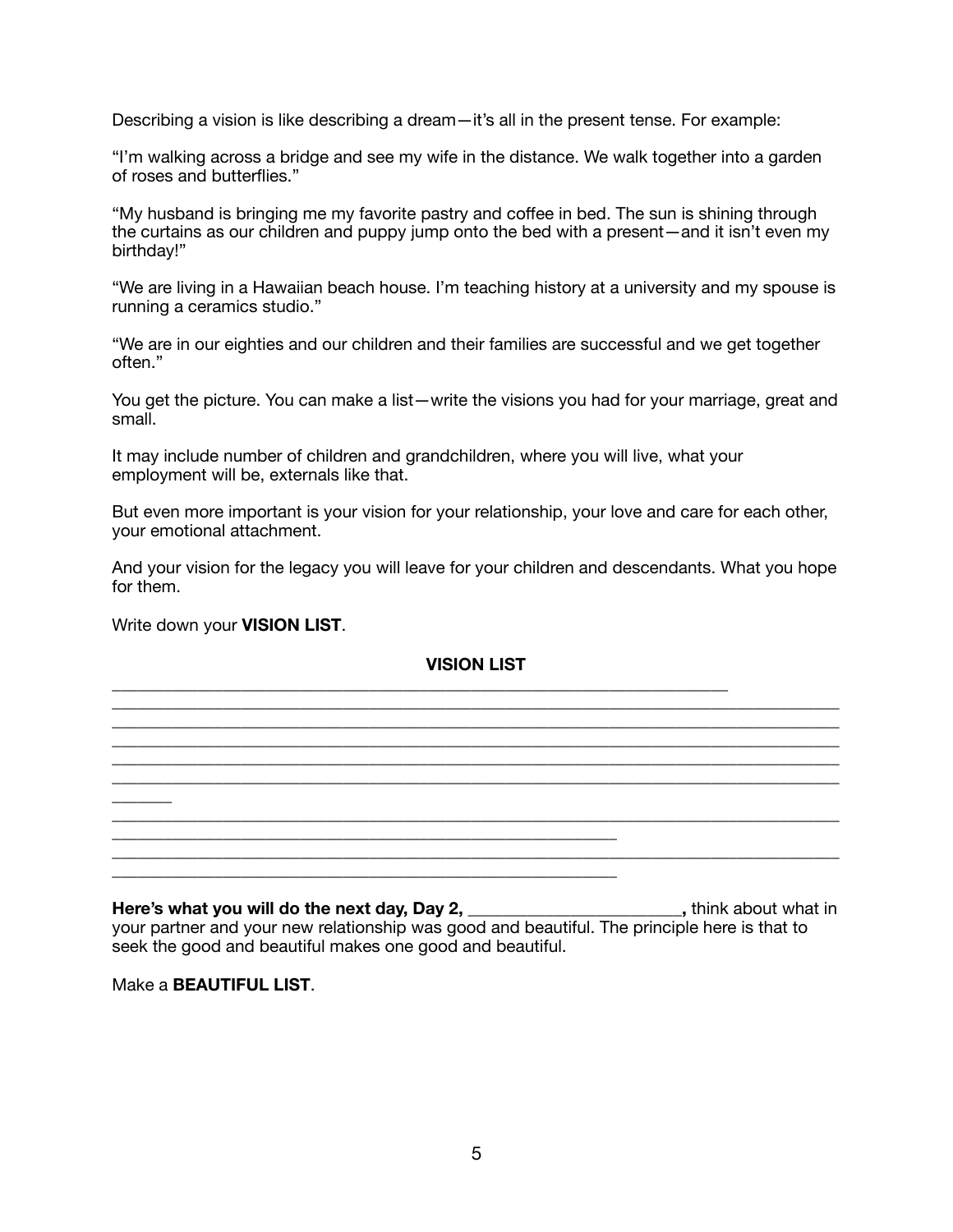# **MY BEAUTIFUL LIST**

\_\_\_\_\_\_\_\_\_\_\_\_\_\_\_\_\_\_\_\_\_\_\_\_\_\_\_\_\_\_\_\_\_\_\_\_\_\_\_\_\_\_\_\_\_\_\_\_\_\_\_\_\_\_\_\_\_\_\_\_\_\_\_\_\_\_\_\_\_\_\_\_\_\_\_\_\_\_\_\_\_\_\_\_\_

\_\_\_\_\_\_\_\_\_\_\_\_\_\_\_\_\_\_\_\_\_\_\_\_\_\_\_\_\_\_\_\_\_\_\_\_\_\_\_\_\_\_\_\_\_\_\_\_\_\_\_\_\_\_\_\_\_\_\_\_\_\_\_\_\_\_\_\_\_\_\_\_\_\_\_\_\_\_\_\_\_\_\_\_\_ \_\_\_\_\_\_\_\_\_\_\_\_\_\_\_\_\_\_\_\_\_\_\_\_\_\_\_\_\_\_\_\_\_\_\_\_\_\_\_\_\_\_\_\_\_\_\_\_\_\_\_\_\_\_\_\_\_\_\_\_\_\_\_\_\_\_\_\_\_\_\_\_\_\_\_\_\_\_\_\_\_\_\_\_\_  $\_$  ,  $\_$  ,  $\_$  ,  $\_$  ,  $\_$  ,  $\_$  ,  $\_$  ,  $\_$  ,  $\_$  ,  $\_$  ,  $\_$  ,  $\_$  ,  $\_$  ,  $\_$  ,  $\_$  ,  $\_$  ,  $\_$  ,  $\_$  ,  $\_$  ,  $\_$ \_\_\_\_\_\_\_\_\_\_\_\_\_\_\_\_\_\_\_\_\_\_\_\_\_\_\_\_\_\_\_\_\_\_\_\_\_\_\_\_\_\_\_\_\_\_\_\_\_\_\_\_\_\_\_\_\_\_\_\_\_\_\_\_\_\_\_\_\_\_\_\_\_\_\_\_\_\_\_\_\_\_\_\_\_ \_\_\_\_\_\_\_\_\_\_\_\_\_\_\_\_\_\_\_\_\_\_\_\_\_\_\_\_\_\_\_\_\_\_\_\_\_\_\_\_\_\_\_\_\_\_\_\_\_\_\_\_\_\_\_\_\_\_\_\_\_\_\_\_\_\_\_\_\_\_\_\_\_\_\_\_\_\_\_\_\_\_\_\_\_ **On the next day, Day 3, <u>\_\_\_\_\_\_\_\_\_\_\_\_\_\_\_\_\_\_\_\_</u>, face the fact that memories also include** painful experiences and unhappy times. We cannot just block those out. We are going to bring them out and work through them in a healthy way, and clear them up. So, on the third day, think about your mistakes, when you caused your spouse pain, what you really regret and need to apologize for, and really feel forgiveness. Make an **APOLOGY LIST** to talk about next week. **MY APOLOGY LIST**  \_\_\_\_\_\_\_\_\_\_\_\_\_\_\_\_\_\_\_\_\_\_\_\_\_\_\_\_\_\_\_\_\_\_\_\_\_\_\_\_\_\_\_\_\_\_\_\_\_\_\_\_\_\_\_\_\_\_\_\_\_\_\_\_\_\_\_\_\_\_\_\_\_\_\_\_\_\_\_\_\_\_\_\_\_ \_\_\_\_\_\_\_\_\_\_\_\_\_\_\_\_\_\_\_\_\_\_\_\_\_\_\_\_\_\_\_\_\_\_\_\_\_\_\_\_\_\_\_\_\_\_\_\_\_\_\_\_\_\_\_\_\_\_\_\_\_\_\_\_\_\_\_\_\_\_\_\_\_\_\_\_\_\_\_\_\_\_\_\_\_ \_\_\_\_\_\_\_\_\_\_\_\_\_\_\_\_\_\_\_\_\_\_\_\_\_\_\_\_\_\_\_\_\_\_\_\_\_\_\_\_\_\_\_\_\_\_\_\_\_\_\_\_\_\_\_\_\_\_\_\_\_\_\_\_\_\_\_\_\_\_\_\_\_\_\_\_\_\_\_\_\_\_\_\_\_ \_\_\_\_\_\_\_\_\_\_\_\_\_\_\_\_\_\_\_\_\_\_\_\_\_\_\_\_\_\_\_\_\_\_\_\_\_\_\_\_\_\_\_\_\_\_\_\_\_\_\_\_\_\_\_\_\_\_\_\_\_\_\_\_\_\_\_\_\_\_\_\_\_\_\_\_\_\_\_\_\_\_\_\_\_ \_\_\_\_\_\_\_\_\_\_\_\_\_\_\_\_\_\_\_\_\_\_\_\_\_\_\_\_\_\_\_\_\_\_\_\_\_\_\_\_\_\_\_\_\_\_\_\_\_\_\_\_\_\_\_\_\_\_\_\_\_\_\_\_\_\_\_\_\_\_\_\_\_\_\_\_\_\_\_\_\_\_\_\_\_ \_\_\_\_\_\_\_\_\_\_\_\_\_\_\_\_\_\_\_\_\_\_\_\_\_\_\_\_\_\_\_\_\_\_\_\_\_\_\_\_\_\_\_\_\_\_\_\_\_\_\_\_\_\_\_\_\_\_\_\_\_\_\_\_\_\_\_\_\_\_\_\_\_\_\_\_\_\_\_\_\_\_\_\_\_ \_\_\_\_\_\_\_\_\_\_\_\_\_\_\_\_\_\_\_\_\_\_\_\_\_\_\_\_\_\_\_\_\_\_\_\_\_\_\_\_\_\_\_\_\_\_\_\_\_\_\_\_\_\_\_\_\_\_\_\_\_\_\_\_\_\_\_\_\_\_\_\_\_\_\_\_\_\_\_\_\_\_\_\_\_

So that's this week's plan. Close with a prayer or meditation on Jesus' words about marriage:

<span id="page-5-1"></span>*From the beginning of creation, "God made them male and female." For this reason a man shall leave his father and mother and be joined to his wife, and the two shall become one flesh." So they are no longer two but one flesh. What therefore God has joined together, let not man put asunder.[1](#page-5-0)*

<span id="page-5-0"></span>*Mark 10:6-9 (Christianity)* [1](#page-5-1)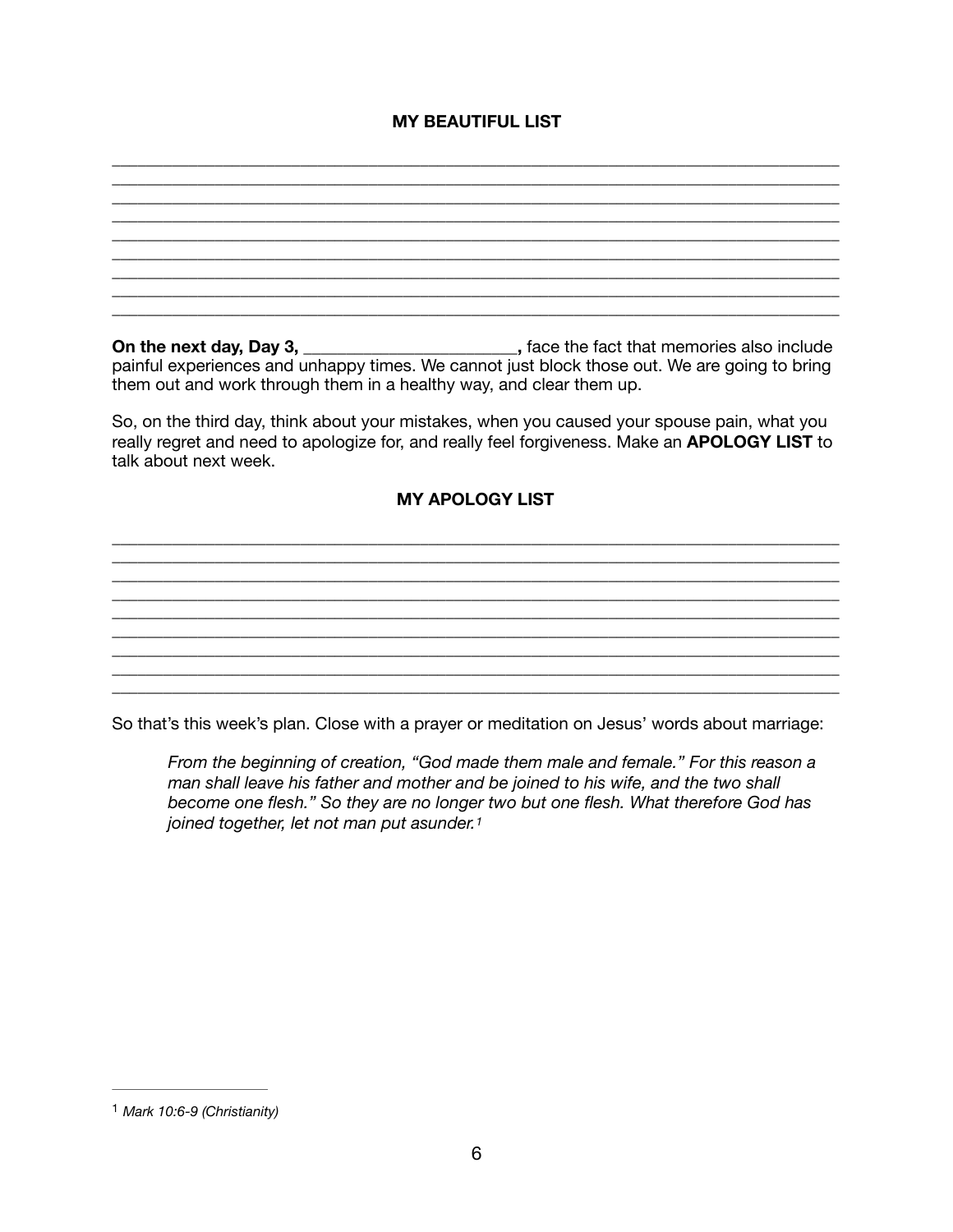## **Week 2: To Repent**

**First,** how did it go last week? What are some of your memories you'd like to share? How did you first meet? What made you decide to marry?

**Second,** our memories aren't always happy. Every couple goes through difficulties. The mentor couple will talk about a struggle they went through, and how they overcame it.

## **GOAL FOR THE COMING WEEK:**

Begin by making a commitment to love your spouse through any painful memories.

Then open your heart to repent for what was bad and unhealthy. Allow yourself to feel remorse and receive forgiveness for having caused grief and pain by any failings and insensitivity toward your spouse. Discover the heart to forgive your spouse in turn.

Now let's get into it. Pull up last week's **APOLOGY LIST**. In man-woman relations, we all have erred, as did our ancestors and as does the culture around us. But we need to take personal responsibility and not blame anyone. Don't even blame yourself. Just name the mistakes and get ready to kiss them goodbye.

Take three minutes to look through your **APOLOGY LIST**, see if you want to change anything, and prepare to talk about it.

#### *(Take three minutes.)*

It is for sure that the topic of **sex** will be on your list, probably somewhere near the top. Sex makes one flush and one flesh. But it also can tear you apart at the seams.

Be aware: all men and all women, now and in the past, have this problem. As Paul says in 1 Corinthians 10:13, "No temptation has overtaken you except what is common to mankind."

As Adam and Eve did, all people use their sex organ selfishly and feel shame about it. We strive to live completely and unreservedly for the sake of our spouse, but in the area of sex, this is impossible. That's why we feel shame. It's time to remove the fig leaf.

#### **The main point is that you are going to bring this to an end.**

Jesus told us that if we even look at a woman lustfully, we have already committed adultery, and that we should cast out our eye. We're not going to be casting out our eyes, but we should be sincere about our repentance. Jesus did not describe the sin of the adulterous woman; he just said, go and sin no more. Tell your spouse that you want to make amends.

If there is an issue of sexual addiction, or addiction of any kind, those who are suffering with it should commit to receiving help. We've got to get out of the shadows. One great resource to achieve "a life without shadows" is found at highnoon.org.

The principle is that when we do something selfish, we hurt ourself and others, and we hurt God. We feel conscience-stricken and tend to suppress it, where it does us even more harm. We can remove it by naming it, reporting it to God and our spouse, asking for forgiveness from God and spouse, and making a condition for that forgiveness to take hold.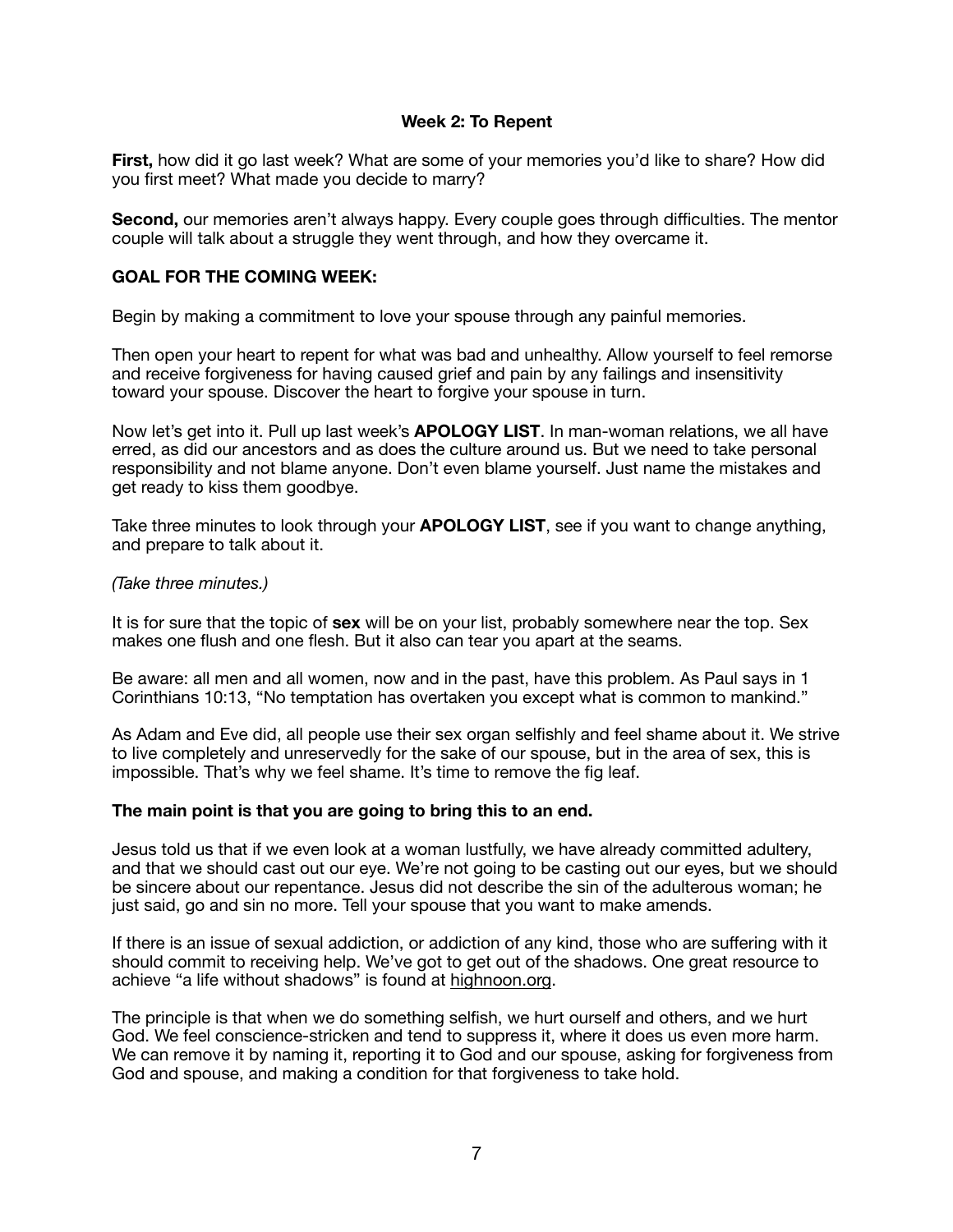This may not be the only thing on your list. Share your list of what was bad and unhealthy. You can get into details or not. Answer each other's questions, if there are any.

Now, share with your spouse the pain that they may have caused you.

Listen to your spouse share about this and, if necessary, go back and add them to your **APOLOGY LIST**.

This is leading up to what we call the Indemnity Ceremony that will begin our next week's meeting. It will be a chance to wipe the slate clean.

**ASSIGNMENT THIS WEEK:** Everyday, express to your spouse repentance *and forgiveness* for the points on your **APOLOGY LIST**.

Check in with your mentor couple at least three times.

This week closes with a prayer or meditation on the Lord's Prayer:

<span id="page-7-1"></span>*Our Father who art in heaven, Hallowed be thy name. Thy kingdom come, Thy will be done, On earth as it is in heaven. Give us this day our daily bread; And forgive us our debts, As we also have forgiven our debtors; And lead us not into temptation, But deliver us from evil. For if you forgive men their trespasses, your heavenly Father also will forgive you; but if you do not forgive men their trespasses, neither will your Father forgive your trespasses. [2](#page-7-0)*

<span id="page-7-0"></span>Matthew 6:9-15 *(Christianity)* [2](#page-7-1)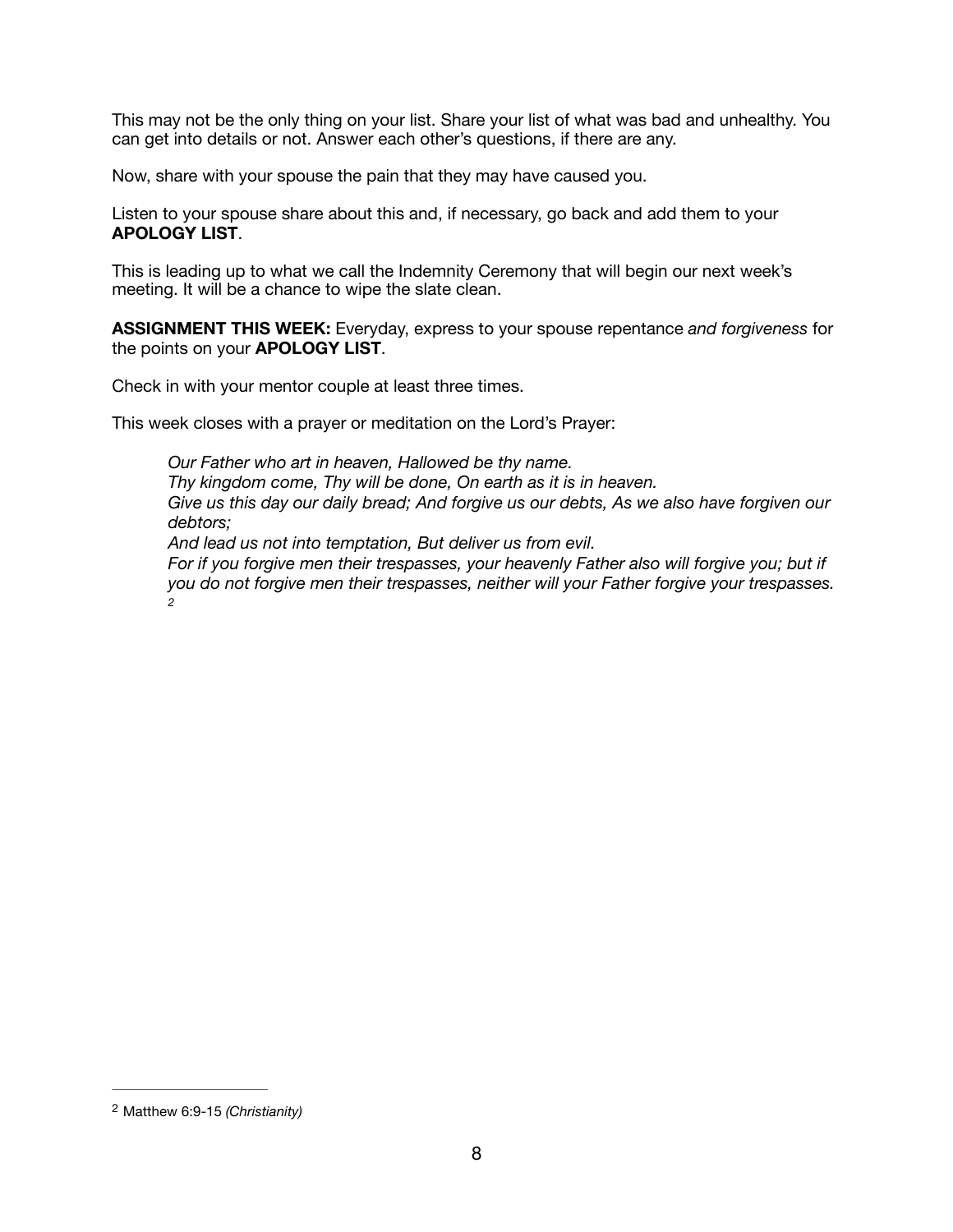## **Week 3: To Rediscover**

**First,** how did it go last week? Did you find it difficult, or easy, to talk about things you're sorry about? Did it get easier as the week went on?

**Second,** The mentor couple will share about their experience with the indemnity ceremony and other acts of repentance and forgiveness.

## **FIRST STEP: THE INDEMNITY CEREMONY**

The first step this week is to clear away our mistakes and misbehaviors. We call this the Indemnity Ceremony.

The root of husband-wife mistakes and misbehaviors has to do with sex. We cannot free ourselves from it in one moment, but we can draw a line in the sand. We can confess to each other and repent and forgive, and promise that our hearts are with each other forever and we will support each other through the process of healing until we fulfill our Creator's purpose, which we call "absolute sex."

The Blessing protects our children from this sin. It stops here with us; we do not pass it on to our children.

Here's how we symbolize this. With a prayerful spirit, we ceremonially strike each other's buttocks, three times, with a stick. As you deliver the three strikes, feel grateful for your spouse's humility, and repent for your own unworthiness before God.

Receive your spouse's striking as a gift, an opportunity to show your repentance, receive forgiveness, and go and sin no more.

Three times each, husband to wife, then wife to husband.

Having done this, husband and wife accept God's and each other's forgiveness and promise never to hit each other again, and to support sexual abstinence before marriage for our children.

**GOAL FOR THE COMING WEEK:** This week you will rediscover what is good and beautiful in each other and in your relationship.

Think of how virtue, truth and beauty come from God, and how the good, the true, and the beautiful represent God's love for you and your couple. God is the source of all that for which you are grateful. To be grateful to your spouse is to be grateful to God.

**Tomorrow, Day 1, \_\_\_\_\_\_\_\_\_\_\_\_\_\_\_\_\_\_\_,** you will look at your **MEMORY LANE LIST** from the first week. If you want, you can add more memories. Then share that list with your spouse and say why they are special.

**On the next day, Day 2** \_\_\_\_\_\_\_\_\_\_\_\_\_\_\_\_\_\_, you will **REDISCOVER** your spouse by thinking about what it was that he or she did that moved you so much that you gave your life to her or him. Don't talk about it now; just write down words to describe your gratitude.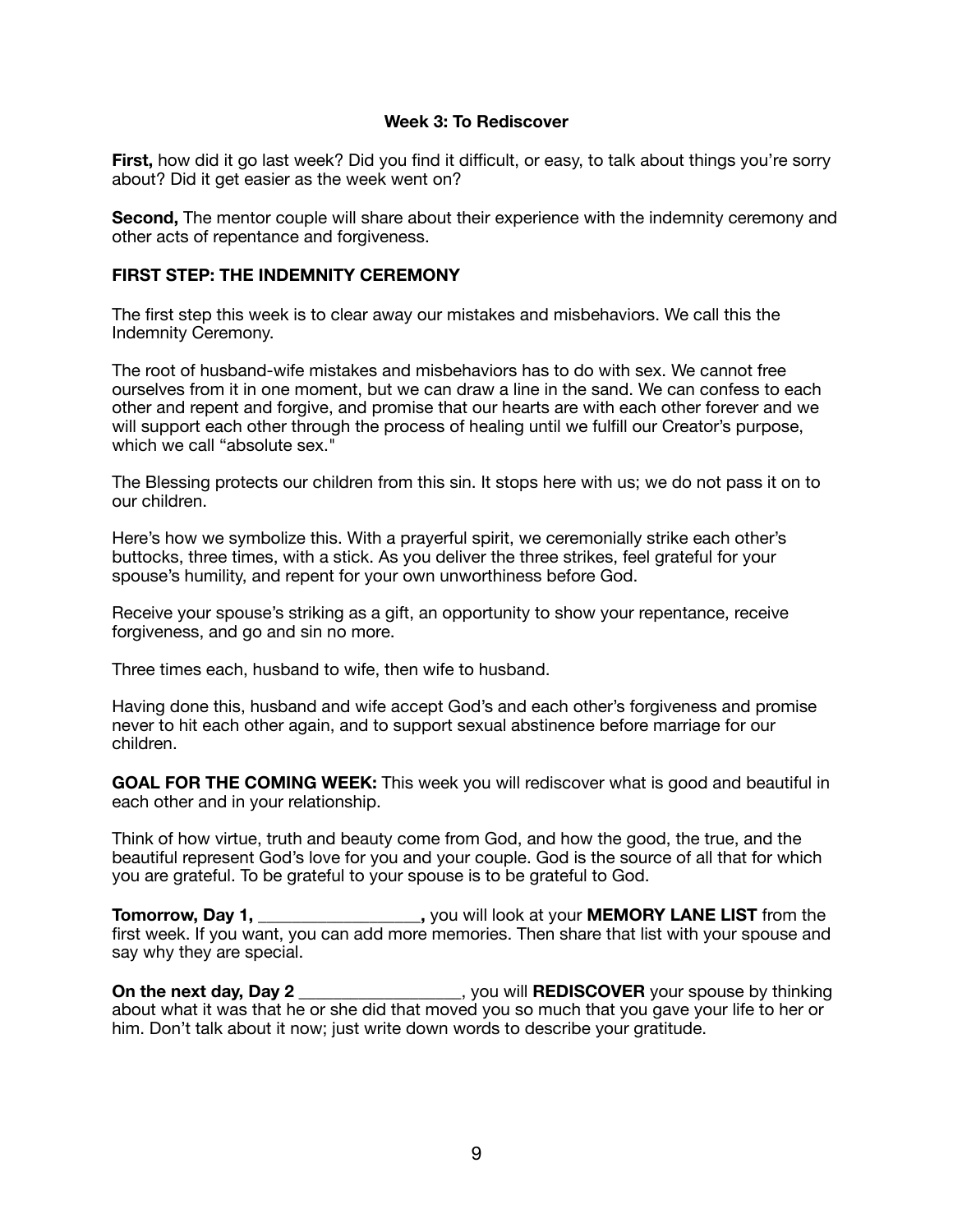# **REDISCOVER LIST**

| spouse.         | The day after that, Day 3 __________________, you will share what you wrote with your                                                                                         |
|-----------------|-------------------------------------------------------------------------------------------------------------------------------------------------------------------------------|
| representative. | The next day, Day 4 _________________, you will write a letter to God to express your<br>gratitude for giving you your spouse. One paragraph. Read it to your spouse as God's |
|                 | <b>LETTER OF GRATITUDE TO GOD</b>                                                                                                                                             |
|                 |                                                                                                                                                                               |
|                 |                                                                                                                                                                               |
|                 |                                                                                                                                                                               |
|                 |                                                                                                                                                                               |
|                 |                                                                                                                                                                               |
|                 |                                                                                                                                                                               |
|                 |                                                                                                                                                                               |
|                 |                                                                                                                                                                               |
|                 |                                                                                                                                                                               |
|                 |                                                                                                                                                                               |
|                 |                                                                                                                                                                               |
|                 |                                                                                                                                                                               |
|                 |                                                                                                                                                                               |
|                 |                                                                                                                                                                               |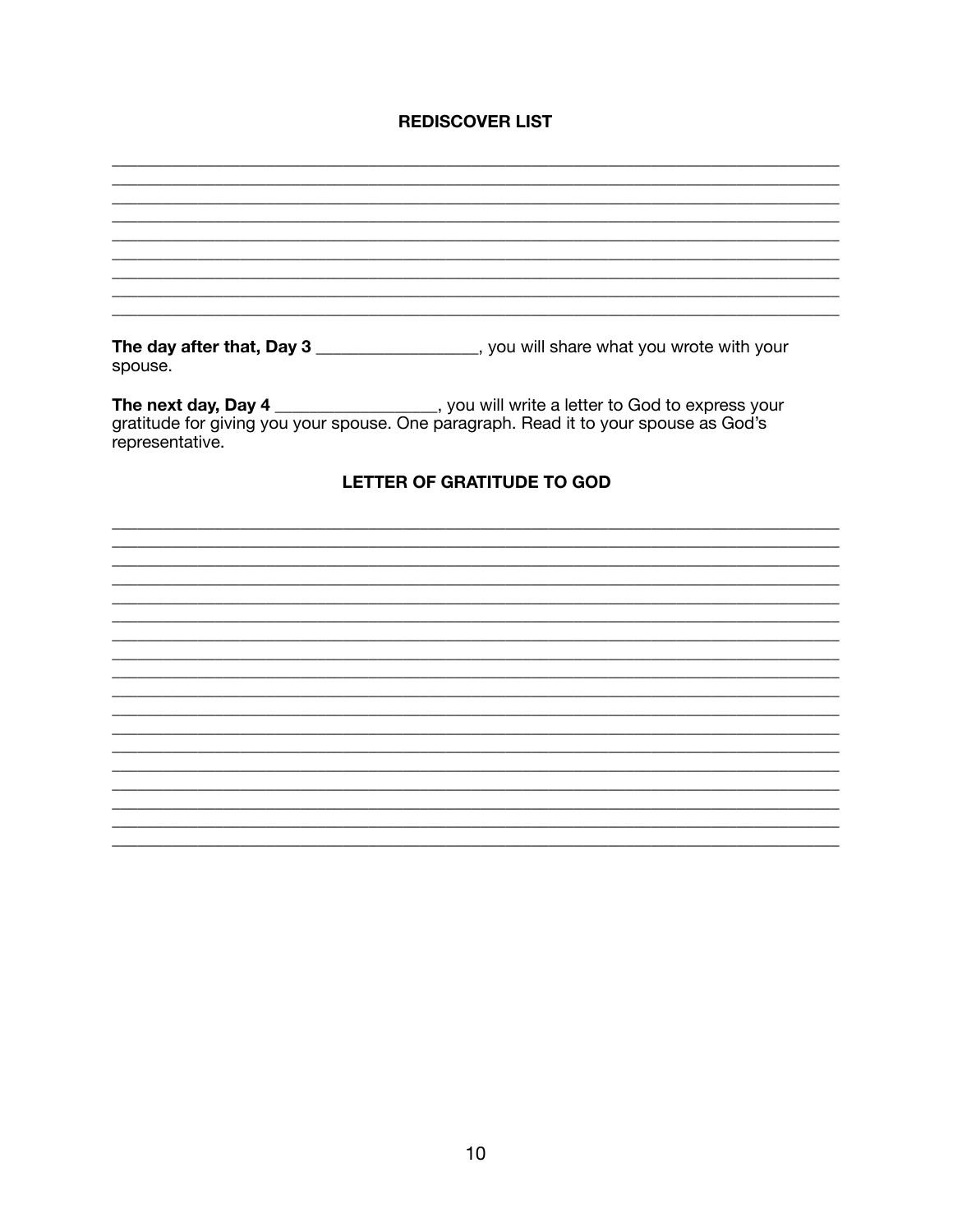**On the following days**, tell someone else about what is good and beautiful in your spouse.

Here's a list of people to tell; check at least one:

\_\_ Tell your children

- \_\_ Tell your parents
- \_\_ Tell your friends

Before we finish our meeting, think up how, without touching your spouse, you can express your gratitude to him or her. It could be through a song, a poem, a present, a special meal, an evening with friends, a time of recreation or retreat, any gesture of appreciation. Make your plan now and write it here:



The principle here is that we need to always focus on the good and beautiful in our spouse, and when we focus and tell them about what we find, we discover more. They become more good and beautiful to us, and to everyone.

As a result of this week, take what is good and beautiful in your spouse and etch it into your heart.

# **FOR THOSE WHO MAKE PLANS**

After the 40-days, you and your spouse are going to share a unique experience of love with each other over a period of three days. It is wonderful to share these three days at home, in familiar surroundings. It is also an option, if practical, to take a 4-day, 3-night vacation. If you want to do so, you can start thinking about that and planning now.

Close with a prayer or meditation on this passage from the Song of Solomon:

<span id="page-10-1"></span>*O that you would kiss me with the kisses of your mouth! For your love is better than wine, your anointing oils are fragrant, your name is oil poured out[.3](#page-10-0)*

<span id="page-10-0"></span>*Song of Solomon 1:2 (Judaism, Christianity)* [3](#page-10-1)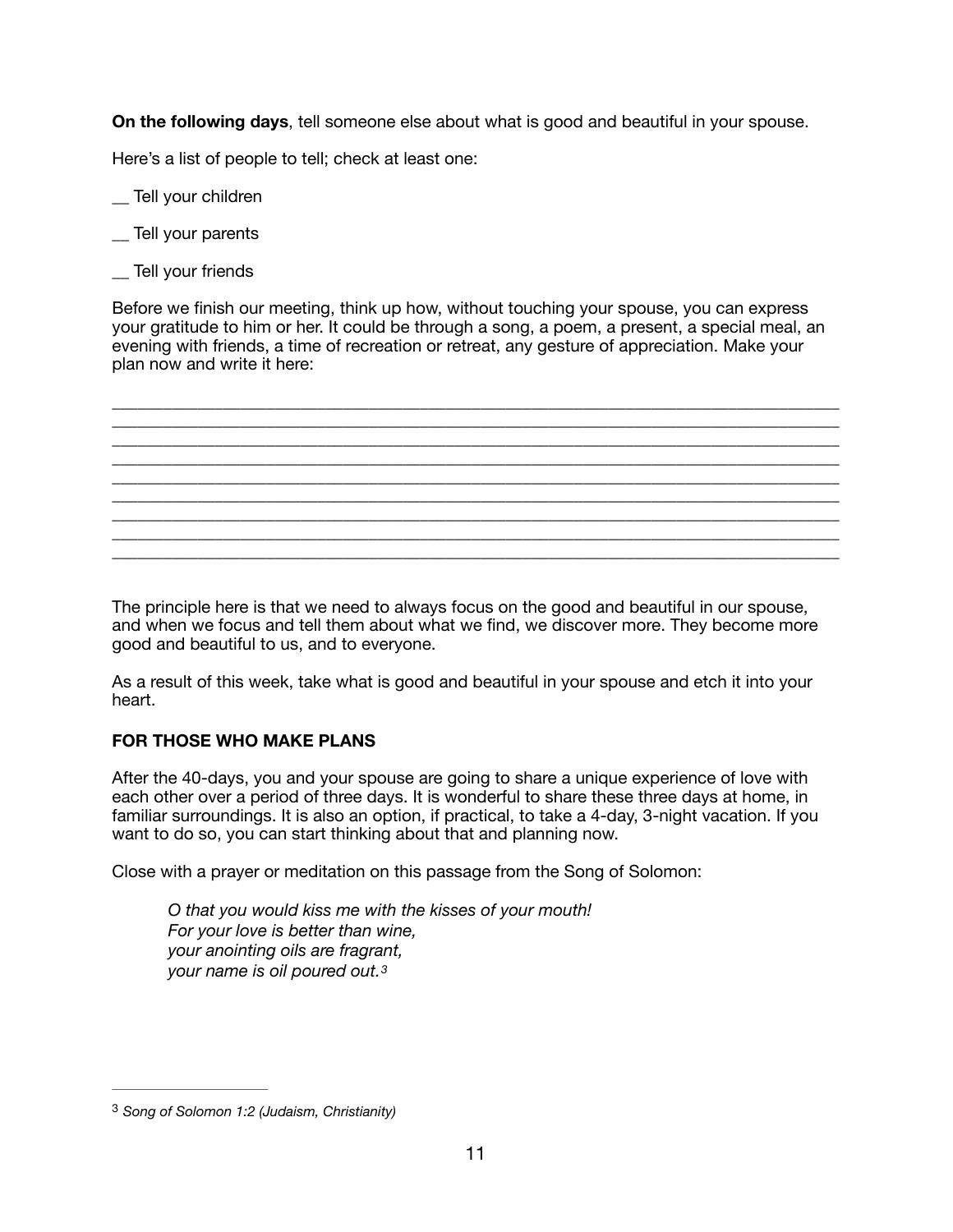### **Week 4: To Respect**

First, how did it go last week? What did you rediscover about each other?

Second, the mentor couple will share about your most meaningful experiences in relation to God and True Parents.

GOAL FOR THE COMING WEEK: On the foundation of gratitude, develop a greater respect for your spouse. Respect your spouse as the most noble and cherished person in the world. Learn how to give ownership of your life to this person you respect and trust absolutely.

Tomorrow, Day 2, \_\_\_\_\_\_\_\_\_\_\_\_\_\_\_\_\_\_\_\_\_\_\_\_\_\_\_, you will list what you have learned from your spouse. (Fill in this week's blanks with your spouse's name.)

What I have learned from the same state of the state of the state of the state of the state of the state of the state of the state of the state of the state of the state of the state of the state of the state of the state

The next day, Day 3, you will add how your spouse has made you a better person. These may connect with the points that you have learned from your spouse.

How has made me a better person.

The day after that, Day 4, \_\_\_\_\_\_\_\_\_\_\_\_\_\_\_\_\_, you will add what you respect most in your spouse.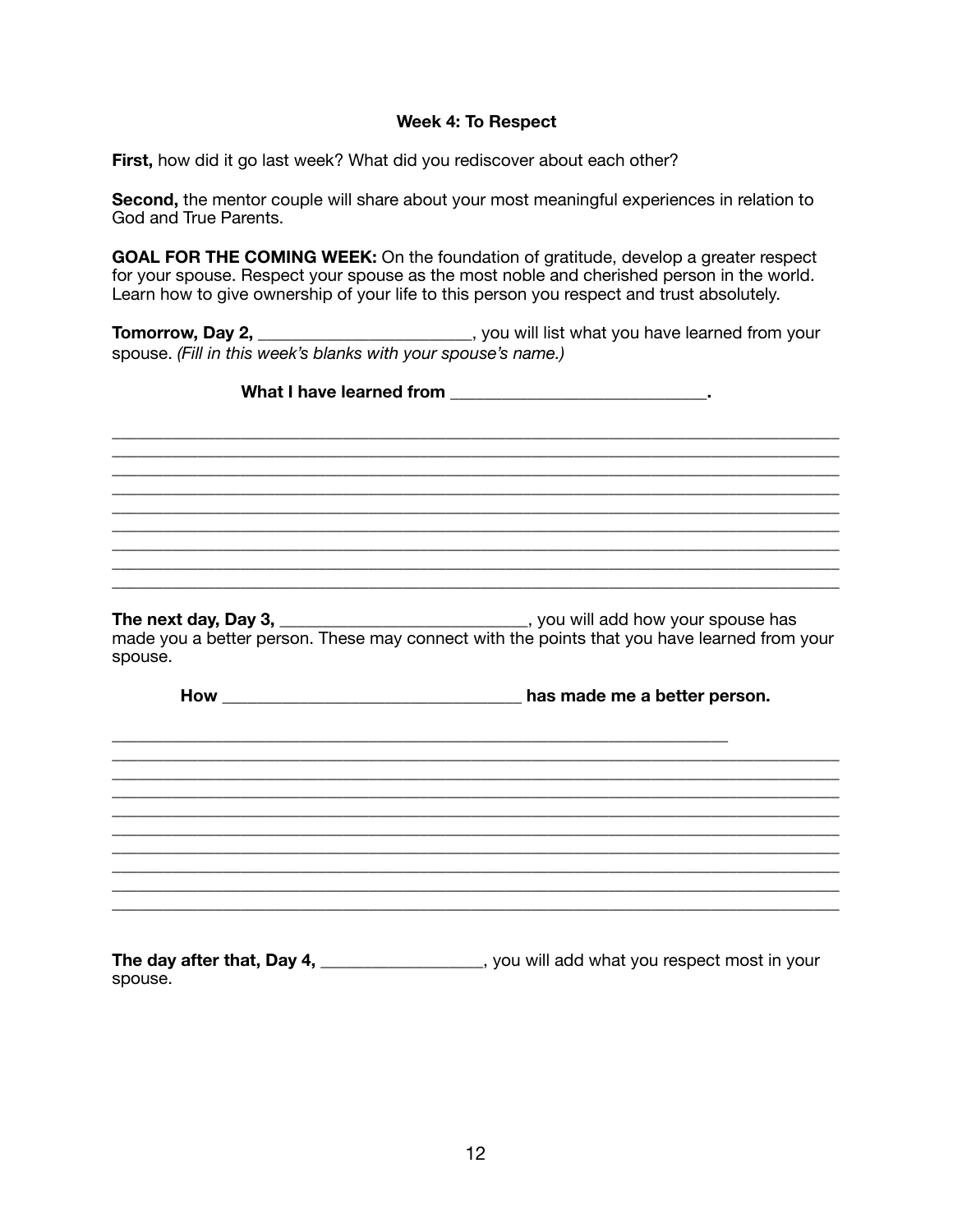## What I respect most in **What I** respect most in

**TEACHING MOMENT:** When we respect, we trust, and when we trust, we give ourselves. In marriage, we give ownership of ourselves to our spouse. It means to be completely in charge of our actions AND to devote them completely to the security, comfort, well-being and happiness of our spouse.

\_\_\_\_\_\_\_\_\_\_\_\_\_\_\_\_\_\_\_\_\_\_\_\_\_\_\_\_\_\_\_\_\_\_\_\_\_\_\_\_\_\_\_\_\_\_\_\_\_\_\_\_\_\_\_\_\_\_\_\_\_\_\_\_\_\_\_\_\_\_\_\_\_\_\_\_\_\_\_\_\_\_\_\_\_ \_\_\_\_\_\_\_\_\_\_\_\_\_\_\_\_\_\_\_\_\_\_\_\_\_\_\_\_\_\_\_\_\_\_\_\_\_\_\_\_\_\_\_\_\_\_\_\_\_\_\_\_\_\_\_\_\_\_\_\_\_\_\_\_\_\_\_\_\_\_\_\_\_\_\_\_\_\_\_\_\_\_\_\_\_ \_\_\_\_\_\_\_\_\_\_\_\_\_\_\_\_\_\_\_\_\_\_\_\_\_\_\_\_\_\_\_\_\_\_\_\_\_\_\_\_\_\_\_\_\_\_\_\_\_\_\_\_\_\_\_\_\_\_\_\_\_\_\_\_\_\_\_\_\_\_\_\_\_\_\_\_\_\_\_\_\_\_\_\_\_

\_\_\_\_\_\_\_\_\_\_\_\_\_\_\_\_\_\_\_\_\_\_\_\_\_\_\_\_\_\_\_\_\_\_\_\_\_\_\_\_\_\_\_\_\_\_\_\_\_\_\_\_\_\_\_\_\_\_\_\_\_\_\_\_\_\_\_\_\_\_\_\_\_\_\_\_\_\_\_\_\_\_\_\_\_ \_\_\_\_\_\_\_\_\_\_\_\_\_\_\_\_\_\_\_\_\_\_\_\_\_\_\_\_\_\_\_\_\_\_\_\_\_\_\_\_\_\_\_\_\_\_\_\_\_\_\_\_\_\_\_\_\_\_\_\_\_\_\_\_\_\_\_\_\_\_\_\_\_\_\_\_\_\_\_\_\_\_\_\_\_ \_\_\_\_\_\_\_\_\_\_\_\_\_\_\_\_\_\_\_\_\_\_\_\_\_\_\_\_\_\_\_\_\_\_\_\_\_\_\_\_\_\_\_\_\_\_\_\_\_\_\_\_\_\_\_\_\_\_\_\_\_\_\_\_\_\_\_\_\_\_\_\_\_\_\_\_\_\_\_\_\_\_\_\_\_ \_\_\_\_\_\_\_\_\_\_\_\_\_\_\_\_\_\_\_\_\_\_\_\_\_\_\_\_\_\_\_\_\_\_\_\_\_\_\_\_\_\_\_\_\_\_\_\_\_\_\_\_\_\_\_\_\_\_\_\_\_\_\_\_\_\_\_\_\_\_\_\_\_\_\_\_\_\_\_\_\_\_\_\_\_

The principle here is that God is love, and love is a verb. Love means to give oneself completely to your spouse. By the principle of love, your spouse will return that love to you, plus more.

Giving love is the foundation for your marriage's existence (your marriage vows), action (living for each other) and multiplication (children).

Ownership derives from selfless love. It means you give your spouse total ownership of your attention, your energy, your time and space. She or he has ownership of YOU and YOUR LOVE. You don't belong to yourself anymore. St. Paul wrote that your body does not belong to you, but to your spouse.[4](#page-12-0)

<span id="page-12-1"></span>This applies most of all to your most precious part—your sex organ. This part of your body is the most difficult to surrender—for good reason. We surrender it ONLY in marriage. And it is what marriage is all about. We protect our sex organ for that one person.

**So on Day 5, \_\_\_\_\_\_\_\_\_\_\_\_\_\_\_\_\_\_\_\_\_\_\_\_\_\_**, you will put into words your voluntary gift of<br>A your spouse's total ownership. It's your yourself and your love, including your sex organ, to your spouse's total ownership. It's your love offering.

\_\_\_\_\_\_\_\_\_\_\_\_\_\_\_\_\_\_\_\_\_\_\_\_\_\_\_\_\_\_\_\_\_\_\_\_\_\_\_\_\_\_\_\_\_\_\_\_\_\_\_\_\_\_\_\_\_\_\_\_\_\_\_\_\_\_\_\_\_\_\_\_

## **These words express my gift of myself and my love, including my sex organ, to \_\_\_\_\_\_\_\_\_\_\_\_\_\_\_\_\_\_\_\_\_\_\_\_'s loving ownership.**

\_\_\_\_\_\_\_\_\_\_\_\_\_\_\_\_\_\_\_\_\_\_\_\_\_\_\_\_\_\_\_\_\_\_\_\_\_\_\_\_\_\_\_\_\_\_\_\_\_\_\_\_\_\_\_\_\_\_\_\_\_\_\_\_\_\_\_\_\_\_\_\_\_\_\_\_\_\_\_\_\_\_\_\_\_ \_\_\_\_\_\_\_\_\_\_\_\_\_\_\_\_\_\_\_\_\_\_\_\_\_\_\_\_\_\_\_\_\_\_\_\_\_\_\_\_\_\_\_\_\_\_\_\_\_\_\_\_\_\_\_\_\_\_\_\_\_\_\_\_\_\_\_\_\_\_\_\_\_\_\_\_\_\_\_\_\_\_\_\_\_ \_\_\_\_\_\_\_\_\_\_\_\_\_\_\_\_\_\_\_\_\_\_\_\_\_\_\_\_\_\_\_\_\_\_\_\_\_\_\_\_\_\_\_\_\_\_\_\_\_\_\_\_\_\_\_\_\_\_\_\_\_\_\_\_\_\_\_\_\_\_\_\_\_\_\_\_\_\_\_\_\_\_\_\_\_ \_\_\_\_\_\_\_\_\_\_\_\_\_\_\_\_\_\_\_\_\_\_\_\_\_\_\_\_\_\_\_\_\_\_\_\_\_\_\_\_\_\_\_\_\_\_\_\_\_\_\_\_\_\_\_\_\_\_\_\_\_\_\_\_\_\_\_\_\_\_\_\_\_\_\_\_\_\_\_\_\_\_\_\_\_

<span id="page-12-0"></span><sup>[4](#page-12-1)</sup> 1 Corinthians 7:4

\_\_\_\_\_\_\_\_\_\_\_\_\_\_\_\_\_\_\_\_\_\_\_\_\_\_\_\_\_\_\_\_\_\_\_\_\_\_\_\_\_\_\_\_\_\_\_\_\_\_\_\_\_\_\_\_\_\_\_\_\_\_\_\_\_\_\_\_\_\_\_\_\_\_\_\_\_\_\_\_\_\_\_\_\_ \_\_\_\_\_\_\_\_\_\_\_\_\_\_\_\_\_\_\_\_\_\_\_\_\_\_\_\_\_\_\_\_\_\_\_\_\_\_\_\_\_\_\_\_\_\_\_\_\_\_\_\_\_\_\_\_\_\_\_\_\_\_\_\_\_\_\_\_\_\_\_\_\_\_\_\_\_\_\_\_\_\_\_\_\_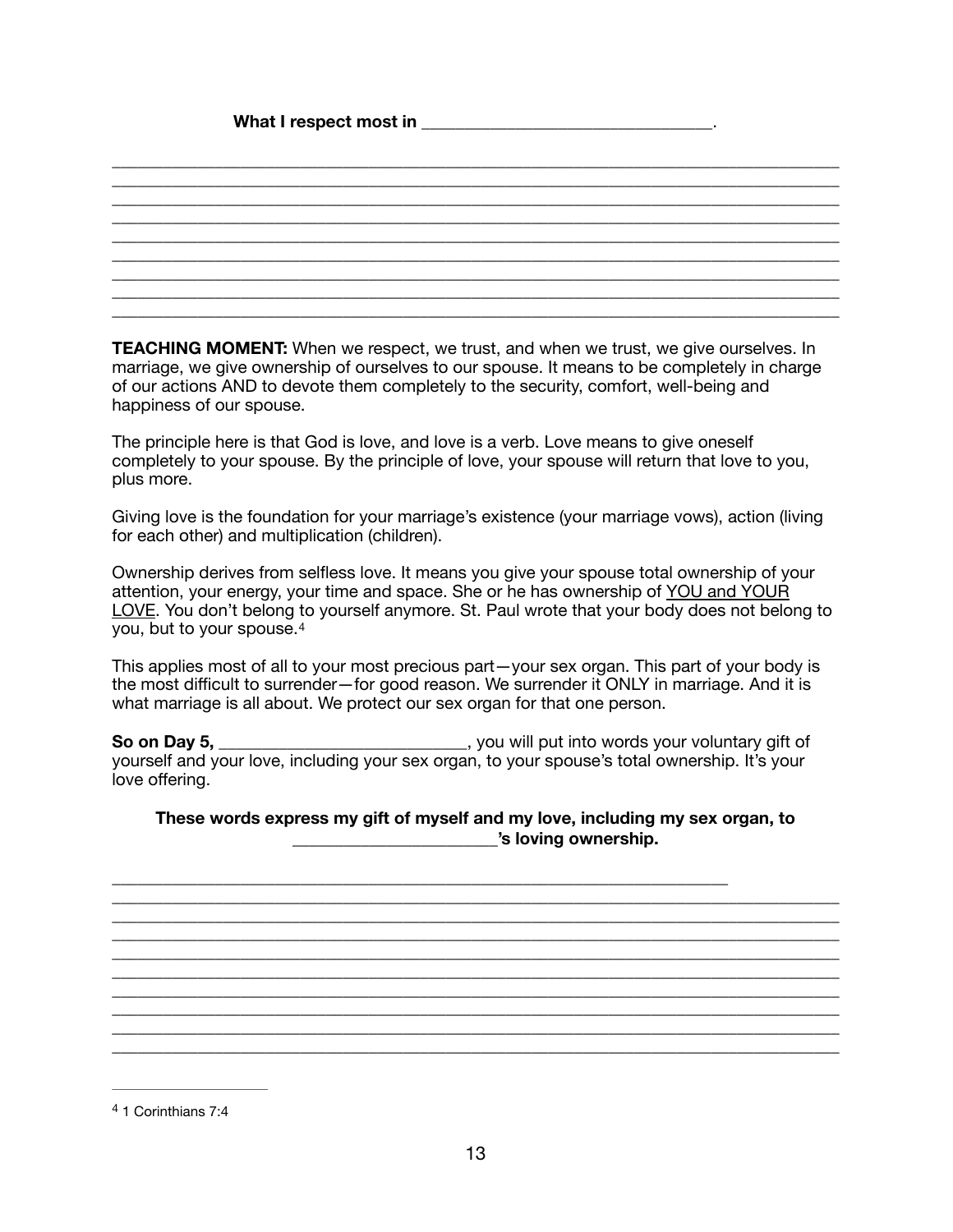**Then on Day 6,** first, you will share all you have written on Days 2 - 5 with your spouse. Then you will sign the "love offering." You will sign this in your spouse's book, and your spouse will sign it in yours.

# **LOVE OFFERING**

I, \_\_\_\_\_\_\_\_\_\_\_\_\_\_\_\_\_\_\_\_\_\_\_\_\_\_\_\_\_\_\_, as the owner of \_\_\_\_\_\_\_\_\_\_\_\_\_\_\_\_\_\_\_\_\_\_\_'s love, I pledge that I will honor, cherish and protect that over which \_\_\_\_\_\_\_\_\_\_\_\_\_\_\_\_\_\_\_\_\_ has given me ownership, that I will never misuse it or abuse my responsibility and the trust that has in me.

SIGNED: \_\_\_\_\_\_\_\_\_\_\_\_\_\_\_\_\_\_\_\_\_\_\_\_\_\_\_\_\_\_\_\_\_\_\_\_\_\_\_\_\_ DATE: \_\_\_\_\_\_\_\_\_\_\_\_\_\_\_\_\_\_\_\_\_\_

<span id="page-13-1"></span>

Along with a gift of yourself and all you have to your spouse, we encourage you together to make an offering to God. God has worked through the Family Federation to give you the marriage Blessing. We encourage you to send a gift to the "HSA Family Federation for World Peace and Unification." Doing so will multiply blessings for you and others manyfold.

It's not mandatory; it's voluntary. You can decide the amount, or ask your mentor couple for the suggested amount. If you feel it right to do so, you can give it to your mentor couple when you meet next.

Close with a prayer or meditation on a passage from the Holy Qur'an about marriage.

*Among His signs is that He created spouses for you among yourselves that you may console yourselves with them. He has planted affection and mercy between you.[5](#page-13-0)*

<span id="page-13-0"></span>*Qur'an 30.21 (Islam)* [5](#page-13-1)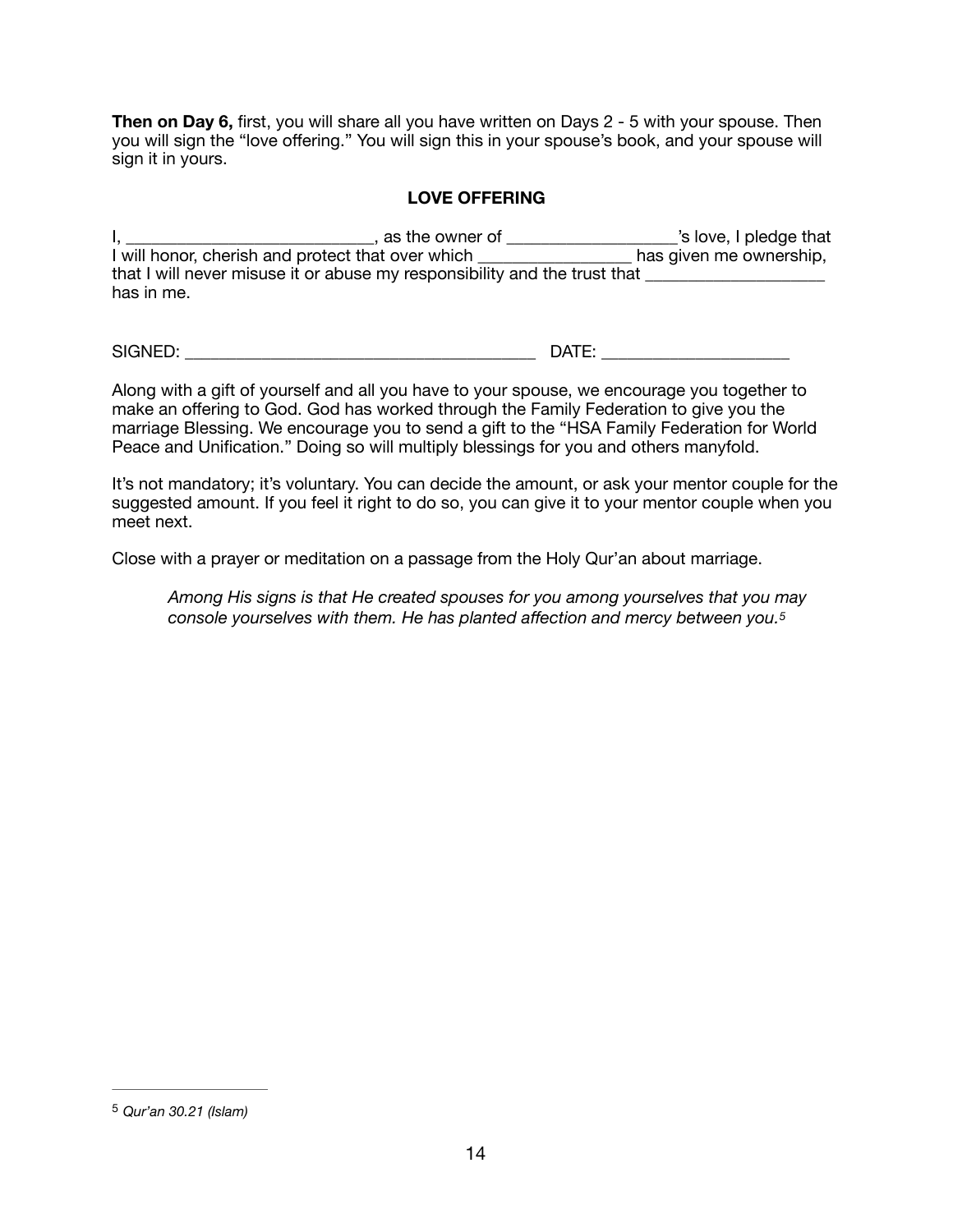#### **Week 5: To Renew**

First, how did it go last week? We know it's not easy even to understand giving ownership of one's sexual organ to one's spouse. What is your reflection about that?

**Second,** the mentor couple will share their feelings about this, and also their hopes for the future.

**GOAL FOR THE COMING WEEK:** Identify your marital successes and strengths. Use these to renew your vision for your marriage.

**TEACHING MOMENT:** As to your marriage's **successes**, each of you right now make a list of successes. They can be large or small, brief or longterm. They are whatever YOU consider successes from YOUR perspective. Be positive!

The principle is that we are here to bring comfort and joy to God, and God is inspired by our successes, and He knows what we went through to achieve them. We all have baggage from our own life and from our ancestors. What may come natural to one person takes a huge effort for another. Whatever we achieve that grows our spirit and serves others is a good result, a success that we can report.

\_\_\_\_\_\_\_\_\_\_\_\_\_\_\_\_\_\_\_\_\_\_\_\_\_\_\_\_\_\_\_\_\_\_\_\_\_\_\_\_\_\_\_\_\_\_\_\_\_\_\_\_\_\_\_\_\_\_\_\_\_\_\_\_\_\_\_\_\_\_\_\_\_\_\_\_\_\_\_\_\_\_\_\_\_

\_\_\_\_\_\_\_\_\_\_\_\_\_\_\_\_\_\_\_\_\_\_\_\_\_\_\_\_\_\_\_\_\_\_\_\_\_\_\_\_\_\_\_\_\_\_\_\_\_\_\_\_\_\_\_\_\_\_\_\_\_\_\_\_\_\_\_\_\_\_\_\_\_\_\_\_\_\_\_\_\_\_\_\_\_ \_\_\_\_\_\_\_\_\_\_\_\_\_\_\_\_\_\_\_\_\_\_\_\_\_\_\_\_\_\_\_\_\_\_\_\_\_\_\_\_\_\_\_\_\_\_\_\_\_\_\_\_\_\_\_\_\_\_\_\_\_\_\_\_\_\_\_\_\_\_\_\_\_\_\_\_\_\_\_\_\_\_\_\_\_ \_\_\_\_\_\_\_\_\_\_\_\_\_\_\_\_\_\_\_\_\_\_\_\_\_\_\_\_\_\_\_\_\_\_\_\_\_\_\_\_\_\_\_\_\_\_\_\_\_\_\_\_\_\_\_\_\_\_\_\_\_\_\_\_\_\_\_\_\_\_\_\_\_\_\_\_\_\_\_\_\_\_\_\_\_

\_\_\_\_\_\_\_\_\_\_\_\_\_\_\_\_\_\_\_\_\_\_\_\_\_\_\_\_\_\_\_\_\_\_\_\_\_\_\_\_\_\_\_\_\_\_\_\_\_\_\_\_\_\_\_\_\_\_\_\_\_\_\_\_\_\_\_\_\_\_\_\_\_\_\_\_\_\_\_\_\_\_\_\_\_ \_\_\_\_\_\_\_\_\_\_\_\_\_\_\_\_\_\_\_\_\_\_\_\_\_\_\_\_\_\_\_\_\_\_\_\_\_\_\_\_\_\_\_\_\_\_\_\_\_\_\_\_\_\_\_\_\_\_\_\_\_\_\_\_\_\_\_\_\_\_\_\_\_\_\_\_\_\_\_\_\_\_\_\_\_ \_\_\_\_\_\_\_\_\_\_\_\_\_\_\_\_\_\_\_\_\_\_\_\_\_\_\_\_\_\_\_\_\_\_\_\_\_\_\_\_\_\_\_\_\_\_\_\_\_\_\_\_\_\_\_\_\_\_\_\_\_\_\_\_\_\_\_\_\_\_\_\_\_\_\_\_\_\_\_\_\_\_\_\_\_

#### **My list of marriage successes**

**Tomorrow, Day 1, \_\_\_\_\_\_\_\_\_\_\_\_\_\_\_\_\_\_\_\_\_\_\_\_\_\_\_\_**, you will share the lists. Doing so will trigger memories of more marriage successes.

**On Days 2-3,** \_\_\_\_\_\_\_\_\_\_\_\_\_\_\_\_\_\_\_\_\_\_\_\_\_\_\_\_\_\_\_\_\_\_\_\_\_\_\_, on the same page, you will build your combined marriage success list. Copy your spouse's answers on your list.

#### **Our combined list of marriage successes**

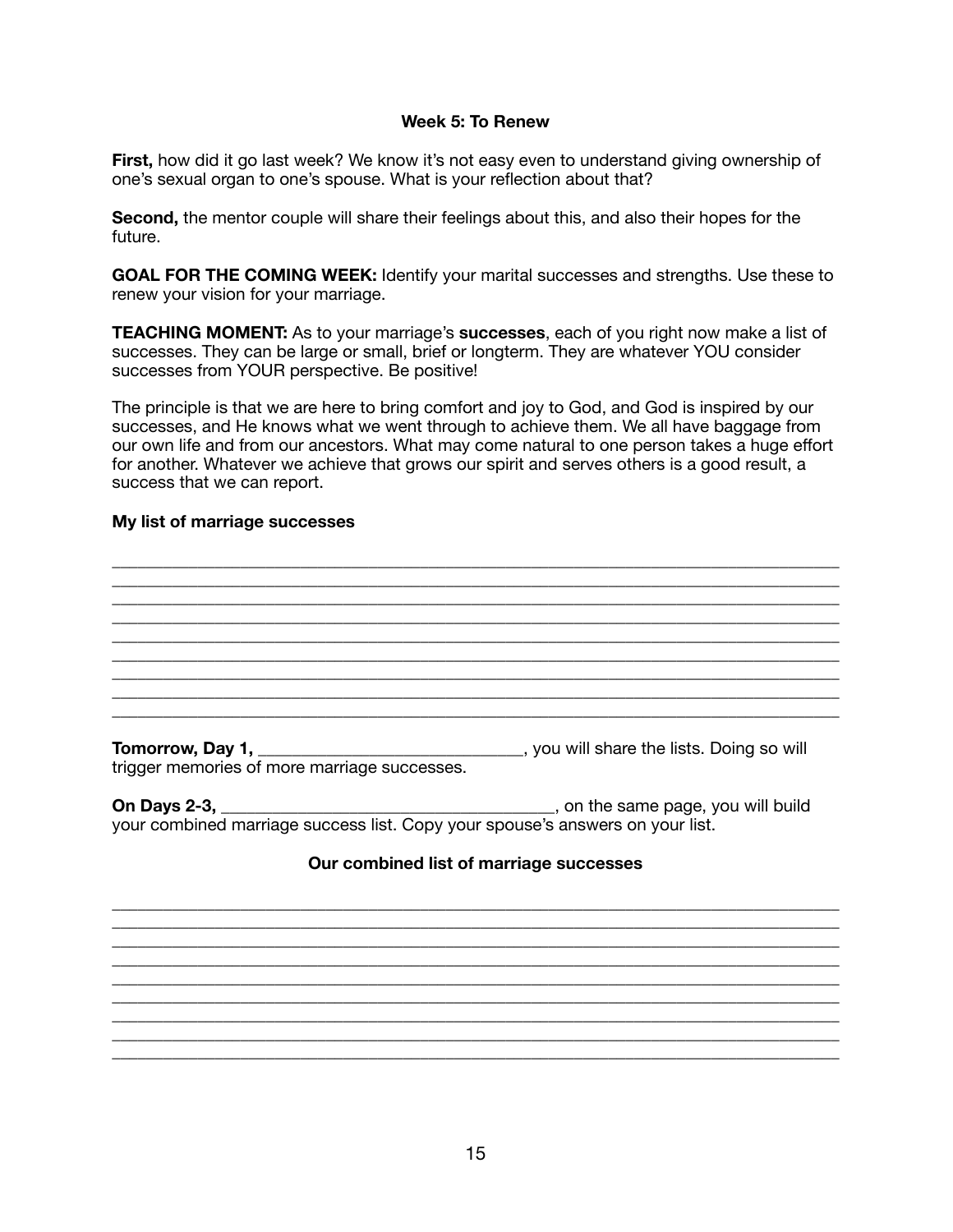**Then, on Day 4, \_\_\_\_\_\_\_\_\_\_\_\_\_\_\_\_\_\_\_\_\_\_\_\_\_\_\_\_\_\_\_\_\_\_**, you each will make a list of your marriage's **strengths**. Again, these could be great or small from a worldly perspective. They are whatever YOU consider strengths from YOUR perspective.

## **My list of marriage strengths**

\_\_\_\_\_\_\_\_\_\_\_\_\_\_\_\_\_\_\_\_\_\_\_\_\_\_\_\_\_\_\_\_\_\_\_\_\_\_\_\_\_\_\_\_\_\_\_\_\_\_\_\_\_\_\_\_\_\_\_\_\_\_\_\_\_\_\_\_\_\_\_\_\_\_\_\_\_\_\_\_\_\_\_\_\_ \_\_\_\_\_\_\_\_\_\_\_\_\_\_\_\_\_\_\_\_\_\_\_\_\_\_\_\_\_\_\_\_\_\_\_\_\_\_\_\_\_\_\_\_\_\_\_\_\_\_\_\_\_\_\_\_\_\_\_\_\_\_\_\_\_\_\_\_\_\_\_\_\_\_\_\_\_\_\_\_\_\_\_\_\_ \_\_\_\_\_\_\_\_\_\_\_\_\_\_\_\_\_\_\_\_\_\_\_\_\_\_\_\_\_\_\_\_\_\_\_\_\_\_\_\_\_\_\_\_\_\_\_\_\_\_\_\_\_\_\_\_\_\_\_\_\_\_\_\_\_\_\_\_\_\_\_\_\_\_\_\_\_\_\_\_\_\_\_\_\_ \_\_\_\_\_\_\_\_\_\_\_\_\_\_\_\_\_\_\_\_\_\_\_\_\_\_\_\_\_\_\_\_\_\_\_\_\_\_\_\_\_\_\_\_\_\_\_\_\_\_\_\_\_\_\_\_\_\_\_\_\_\_\_\_\_\_\_\_\_\_\_\_\_\_\_\_\_\_\_\_\_\_\_\_\_

\_\_\_\_\_\_\_\_\_\_\_\_\_\_\_\_\_\_\_\_\_\_\_\_\_\_\_\_\_\_\_\_\_\_\_\_\_\_\_\_\_\_\_\_\_\_\_\_\_\_\_\_\_\_\_\_\_\_\_\_\_\_\_\_\_\_\_\_\_\_\_\_\_\_\_\_\_\_\_\_\_\_\_\_\_

\_\_\_\_\_\_\_\_\_\_\_\_\_\_\_\_\_\_\_\_\_\_\_\_\_\_\_\_\_\_\_\_\_\_\_\_\_\_\_\_\_\_\_\_\_\_\_\_\_\_\_\_\_\_\_\_\_\_\_\_\_\_\_\_\_\_\_\_\_\_\_\_\_\_\_\_\_\_\_\_\_\_\_\_\_ \_\_\_\_\_\_\_\_\_\_\_\_\_\_\_\_\_\_\_\_\_\_\_\_\_\_\_\_\_\_\_\_\_\_\_\_\_\_\_\_\_\_\_\_\_\_\_\_\_\_\_\_\_\_\_\_\_\_\_\_\_\_\_\_\_\_\_\_\_\_\_\_\_\_\_\_\_\_\_\_\_\_\_\_\_

**Then, on Day 5,** \_\_\_\_\_\_\_\_\_\_\_\_\_\_\_\_\_\_\_\_\_\_\_\_\_\_\_\_\_, you will **share** the lists. Doing so will trigger memories of more strengths. On the same page, write those down. Write your spouse's answers on your list.

You now will have lists of your marriage's successes and strengths.

**IDEALISM, LOVE AND HOPE:** With that having been done, set those aside and remember the idealism, love and hope of your first days together. God is the eternal fountain of hope. Don't get concrete yet—just strive for the spirit of hope based on love and the partnership that you have with each other and with God. Each write it in one sentence, "When I gave my love to you and received your love for me, I felt:

\_\_\_\_\_\_\_\_\_\_\_\_\_\_\_\_\_\_\_\_\_\_\_\_\_\_\_\_\_\_\_\_\_\_\_\_\_\_\_\_\_\_\_\_\_\_\_\_\_\_\_\_\_\_\_\_\_\_\_\_\_\_\_\_\_\_\_\_\_\_\_\_\_\_\_\_\_\_\_\_\_\_\_\_\_

\_\_\_\_\_\_\_\_\_\_\_\_\_\_\_\_\_\_\_\_\_\_\_\_\_\_\_\_\_\_\_\_\_\_\_\_\_\_\_\_\_\_\_\_\_\_\_\_\_\_\_\_\_\_\_\_\_\_\_\_\_\_\_\_\_\_\_\_\_\_\_\_\_\_\_\_\_\_\_\_\_\_\_\_\_

\_\_\_\_\_\_\_\_\_\_\_\_\_\_\_\_\_\_\_\_\_\_\_\_\_\_\_\_\_\_\_\_\_\_\_\_\_\_\_\_\_\_\_\_\_\_\_\_\_\_\_\_\_\_\_\_\_\_\_\_\_\_\_\_\_\_\_\_\_\_\_\_\_\_\_\_\_\_\_\_\_\_\_\_\_

\_\_\_\_\_\_\_\_\_\_\_\_\_\_\_\_\_\_\_\_\_\_\_\_\_\_\_\_\_\_\_\_\_\_\_\_\_\_\_\_\_\_\_\_\_\_\_\_\_\_\_\_\_\_\_\_\_\_\_\_\_\_\_\_\_\_\_\_\_\_\_\_\_\_\_\_\_\_\_\_\_\_\_\_\_ \_\_\_\_\_\_\_\_\_\_\_\_\_\_\_\_\_\_\_\_\_\_\_\_\_\_\_\_\_\_\_\_\_\_\_\_\_\_\_\_\_\_\_\_\_\_\_\_\_\_\_\_\_\_\_\_\_\_\_\_\_\_\_\_\_\_\_\_\_\_\_\_\_\_\_\_\_\_\_\_\_\_\_\_\_ \_\_\_\_\_\_\_\_\_\_\_\_\_\_\_\_\_\_\_\_\_\_\_\_\_\_\_\_\_\_\_\_\_\_\_\_\_\_\_\_\_\_\_\_\_\_\_\_\_\_\_\_\_\_\_\_\_\_\_\_\_\_\_\_\_\_\_\_\_\_\_\_\_\_\_\_\_\_\_\_\_\_\_\_\_

**On Day 6, \_\_\_\_\_\_\_\_\_\_\_\_\_\_\_\_\_\_\_\_\_\_**, you will sit down together and ask God to restore that **idealism** in you and your spouse. It could be at home, on a walk, in the sanctuary of a congregation you are part of, even in a coffee shop. God will listen anywhere.

**NOTE:** If you are elderly, include the eternal love you will share in the next world on your list.

Right after that, in the same place, go back in this booklet to your **VISION LIST** from **week 1**. Check that vision and revise it if necessary. If it has to be revised—for example, in areas that might be impossible, such as child-bearing or career-choice—do so. Turn your double-vision into a doable vision.

Together, mark or highlight

…visions that are pretty much the same.

…visions that are different, but we agree to unite and support each other on.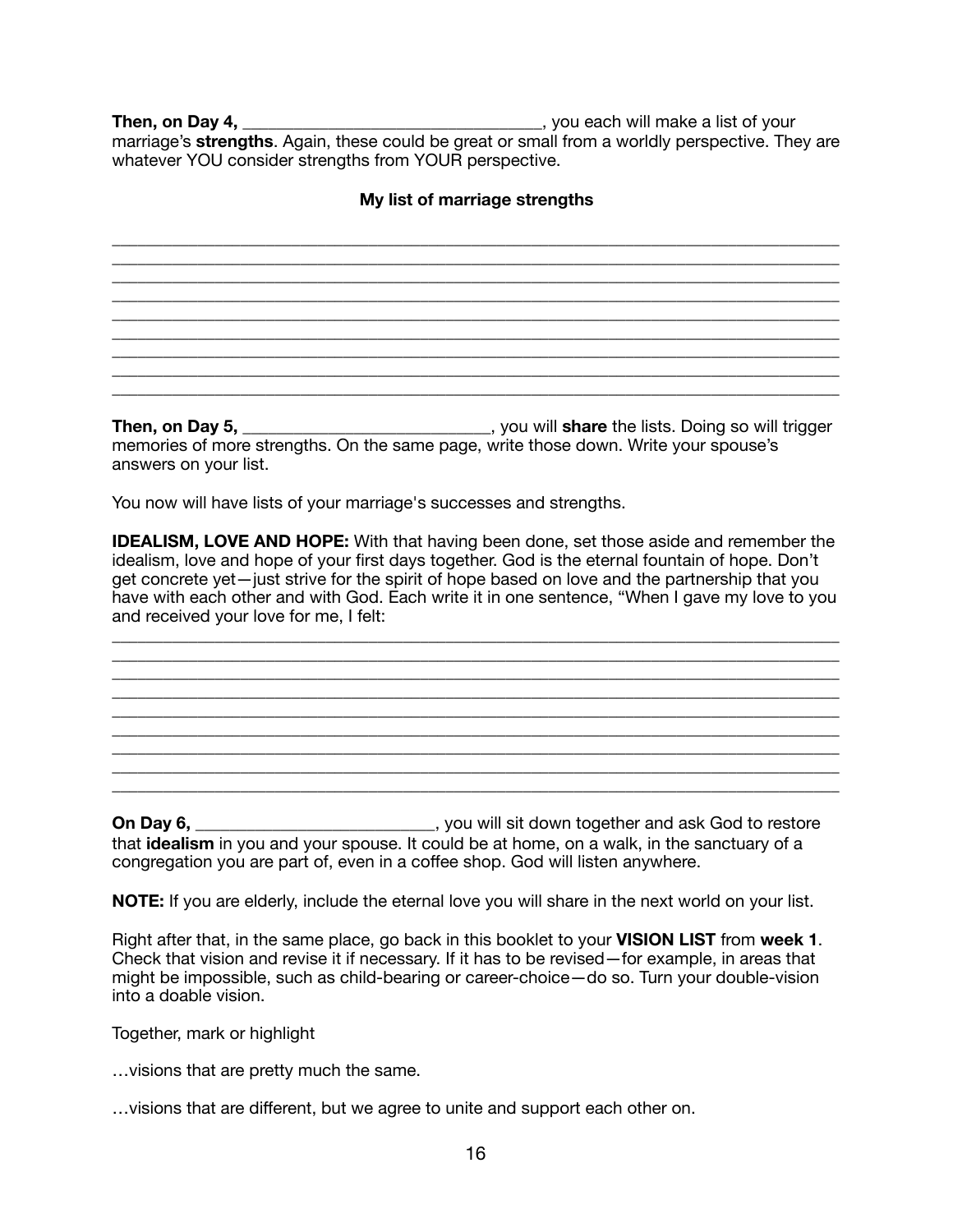... and visions that we can't unite on and agree to set aside.

# <span id="page-16-1"></span>**Our ONE VISION LIST**

<u> 1989 - Jan James James James James James James James James James James James James James James James James</u>

Talk about it, and in prayer, offer all this to God and meditate on it or pray over it for 3 - 7 minutes.

"For I know the plans I have for you," declares the LORD, "plans to prosper you and not to harm you, plans to give you hope and a future."6

<span id="page-16-0"></span><sup>&</sup>lt;sup>6</sup> Jeremiah 29:11.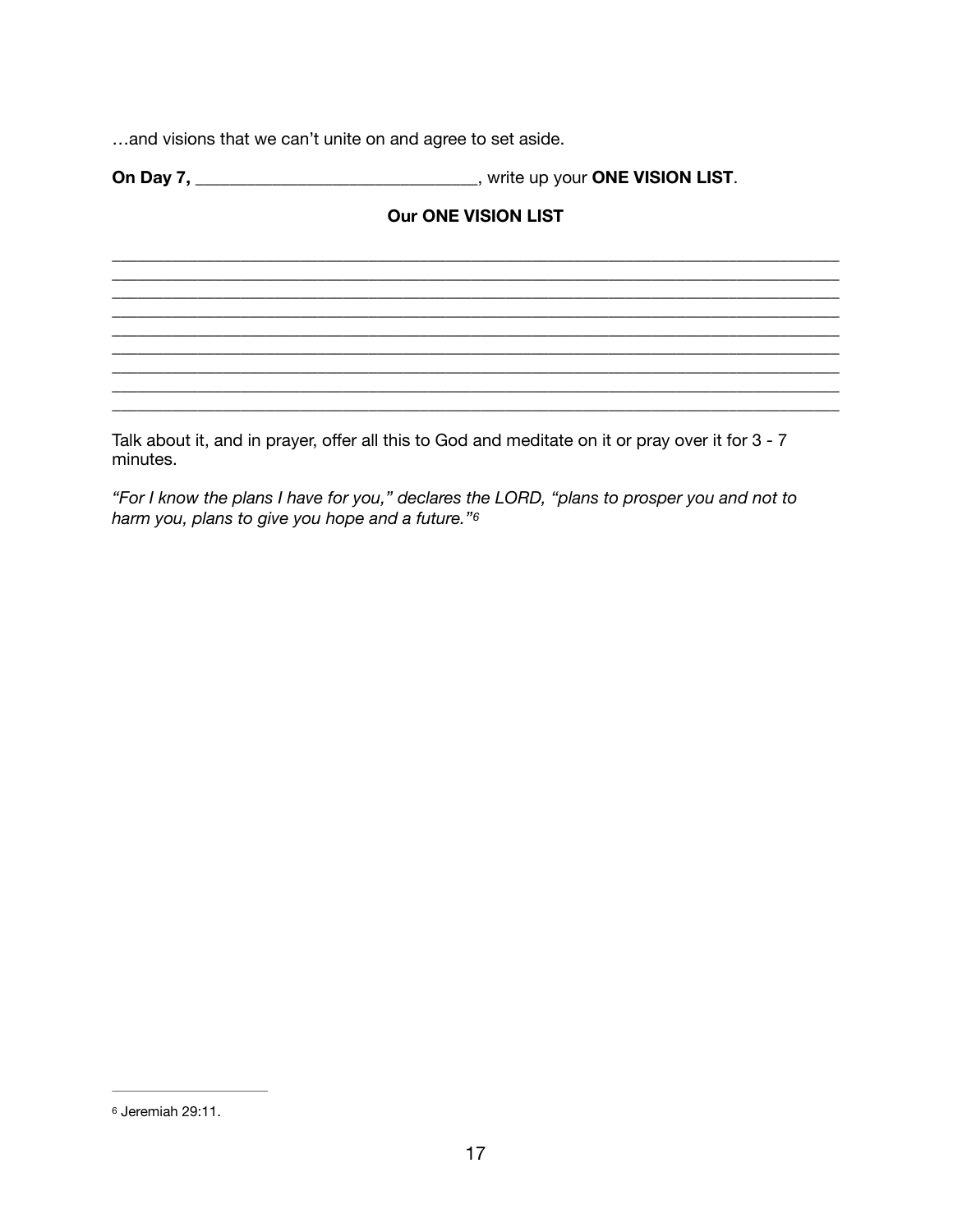## **Week 6 (three days): To Re-determine**

**First,** how did it go last week? What mission did you come up with? We had to work on this too, and here's what we came up with.

**Second,** the mentor couple will share about the ideal of home church—that families fellowship together in homes, and the idea of tribal messiahship.

This week is the first of two short "weeks." This one is three days long, the next is five days. You'll see why as we proceed.

**GOAL FOR THE COMING WEEK:** Look at your **ONE VISION LIST**, and set up activities or projects that will help you fulfill them, based upon your successes and strengths from last week.

**Tomorrow, Day 1, \_\_\_\_\_\_\_\_\_\_\_\_\_\_\_\_\_\_\_\_\_\_\_\_\_\_\_\_\_**, each of you will separately come up with some **activities that would align with your vision**. Physical fitness? The culinary arts? House restoration? Music and dance? Travel and tourism? Financial planning? How about spiritual activities?

# **LIST OF ACTIVITIES**

\_\_\_\_\_\_\_\_\_\_\_\_\_\_\_\_\_\_\_\_\_\_\_\_\_\_\_\_\_\_\_\_\_\_\_\_\_\_\_\_\_\_\_\_\_\_\_\_\_\_\_\_\_\_\_\_\_\_\_\_\_\_\_\_\_\_\_\_\_\_\_\_\_\_\_\_\_\_\_\_\_\_\_\_\_ \_\_\_\_\_\_\_\_\_\_\_\_\_\_\_\_\_\_\_\_\_\_\_\_\_\_\_\_\_\_\_\_\_\_\_\_\_\_\_\_\_\_\_\_\_\_\_\_\_\_\_\_\_\_\_\_\_\_\_\_\_\_\_\_\_\_\_\_\_\_\_\_\_\_\_\_\_\_\_\_\_\_\_\_\_

\_\_\_\_\_\_\_\_\_\_\_\_\_\_\_\_\_\_\_\_\_\_\_\_\_\_\_\_\_\_\_\_\_\_\_\_\_\_\_\_\_\_\_\_\_\_\_\_\_\_\_\_\_\_\_\_\_\_\_\_\_\_\_\_\_\_\_\_\_\_\_\_\_\_\_\_\_\_\_\_\_\_\_\_\_ \_\_\_\_\_\_\_\_\_\_\_\_\_\_\_\_\_\_\_\_\_\_\_\_\_\_\_\_\_\_\_\_\_\_\_\_\_\_\_\_\_\_\_\_\_\_\_\_\_\_\_\_\_\_\_\_\_\_\_\_\_\_\_\_\_\_\_\_\_\_\_\_\_\_\_\_\_\_\_\_\_\_\_\_\_

\_\_\_\_\_\_\_\_\_\_\_\_\_\_\_\_\_\_\_\_\_\_\_\_\_\_\_\_\_\_\_\_\_\_\_\_\_\_\_\_\_\_\_\_\_\_\_\_\_\_\_\_\_\_\_\_\_\_\_\_\_\_\_\_\_\_\_\_\_\_\_\_\_\_\_\_\_\_\_\_\_\_\_\_\_ \_\_\_\_\_\_\_\_\_\_\_\_\_\_\_\_\_\_\_\_\_\_\_\_\_\_\_\_\_\_\_\_\_\_\_\_\_\_\_\_\_\_\_\_\_\_\_\_\_\_\_\_\_\_\_\_\_\_\_\_\_\_\_\_\_\_\_\_\_\_\_\_\_\_\_\_\_\_\_\_\_\_\_\_\_

**On the next day, Day 2, \_\_\_\_\_\_\_\_\_\_\_\_\_\_\_\_\_\_\_\_\_\_\_\_\_\_**, you will compare your lists. You will check activities that are the same, activities that are different, but you agree to unite on or permit each other for the sake of her or his growth and happiness, and activities that you can't unite on and agree to set aside.

**TEACHING MOMENT:** The principle is that one God-centered vision unites two into one, and when two become one, energy is produced and the universe bends in your direction. Then to realize a vision, we need to invest that energy in concert with the universe, persevere in faith, enjoy the journey, and offer the results to others.

#### **Activities that are the same**

\_\_\_\_\_\_\_\_\_\_\_\_\_\_\_\_\_\_\_\_\_\_\_\_\_\_\_\_\_\_\_\_\_\_\_\_\_\_\_\_\_\_\_\_\_\_\_\_\_\_\_\_\_\_\_\_\_\_\_\_\_\_\_\_\_\_\_\_\_\_\_\_\_\_\_\_\_\_\_\_\_\_\_\_\_ \_\_\_\_\_\_\_\_\_\_\_\_\_\_\_\_\_\_\_\_\_\_\_\_\_\_\_\_\_\_\_\_\_\_\_\_\_\_\_\_\_\_\_\_\_\_\_\_\_\_\_\_\_\_\_\_\_\_\_\_\_\_\_\_\_\_\_\_\_\_\_\_\_\_\_\_\_\_\_\_\_\_\_\_\_ \_\_\_\_\_\_\_\_\_\_\_\_\_\_\_\_\_\_\_\_\_\_\_\_\_\_\_\_\_\_\_\_\_\_\_\_\_\_\_\_\_\_\_\_\_\_\_\_\_\_\_\_\_\_\_\_\_\_\_\_\_\_\_\_\_\_\_\_\_\_\_\_\_\_\_\_\_\_\_\_\_\_\_\_\_

\_\_\_\_\_\_\_\_\_\_\_\_\_\_\_\_\_\_\_\_\_\_\_\_\_\_\_\_\_\_\_\_\_\_\_\_\_\_\_\_\_\_\_\_\_\_\_\_\_\_\_\_\_\_\_\_\_\_\_\_\_\_\_\_\_\_\_\_\_\_\_\_\_\_\_\_\_\_\_\_\_\_\_\_\_ \_\_\_\_\_\_\_\_\_\_\_\_\_\_\_\_\_\_\_\_\_\_\_\_\_\_\_\_\_\_\_\_\_\_\_\_\_\_\_\_\_\_\_\_\_\_\_\_\_\_\_\_\_\_\_\_\_\_\_\_\_\_\_\_\_\_\_\_\_\_\_\_\_\_\_\_\_\_\_\_\_\_\_\_\_ \_\_\_\_\_\_\_\_\_\_\_\_\_\_\_\_\_\_\_\_\_\_\_\_\_\_\_\_\_\_\_\_\_\_\_\_\_\_\_\_\_\_\_\_\_\_\_\_\_\_\_\_\_\_\_\_\_\_\_\_\_\_\_\_\_\_\_\_\_\_\_\_\_\_\_\_\_\_\_\_\_\_\_\_\_

\_\_\_\_\_\_\_\_\_\_\_\_\_\_\_\_\_\_\_\_\_\_\_\_\_\_\_\_\_\_\_\_\_\_\_\_\_\_\_\_\_\_\_\_\_\_\_\_\_\_\_\_\_\_\_\_\_\_\_\_\_\_\_\_\_\_\_\_\_\_\_\_\_\_\_\_\_\_\_\_\_\_\_\_\_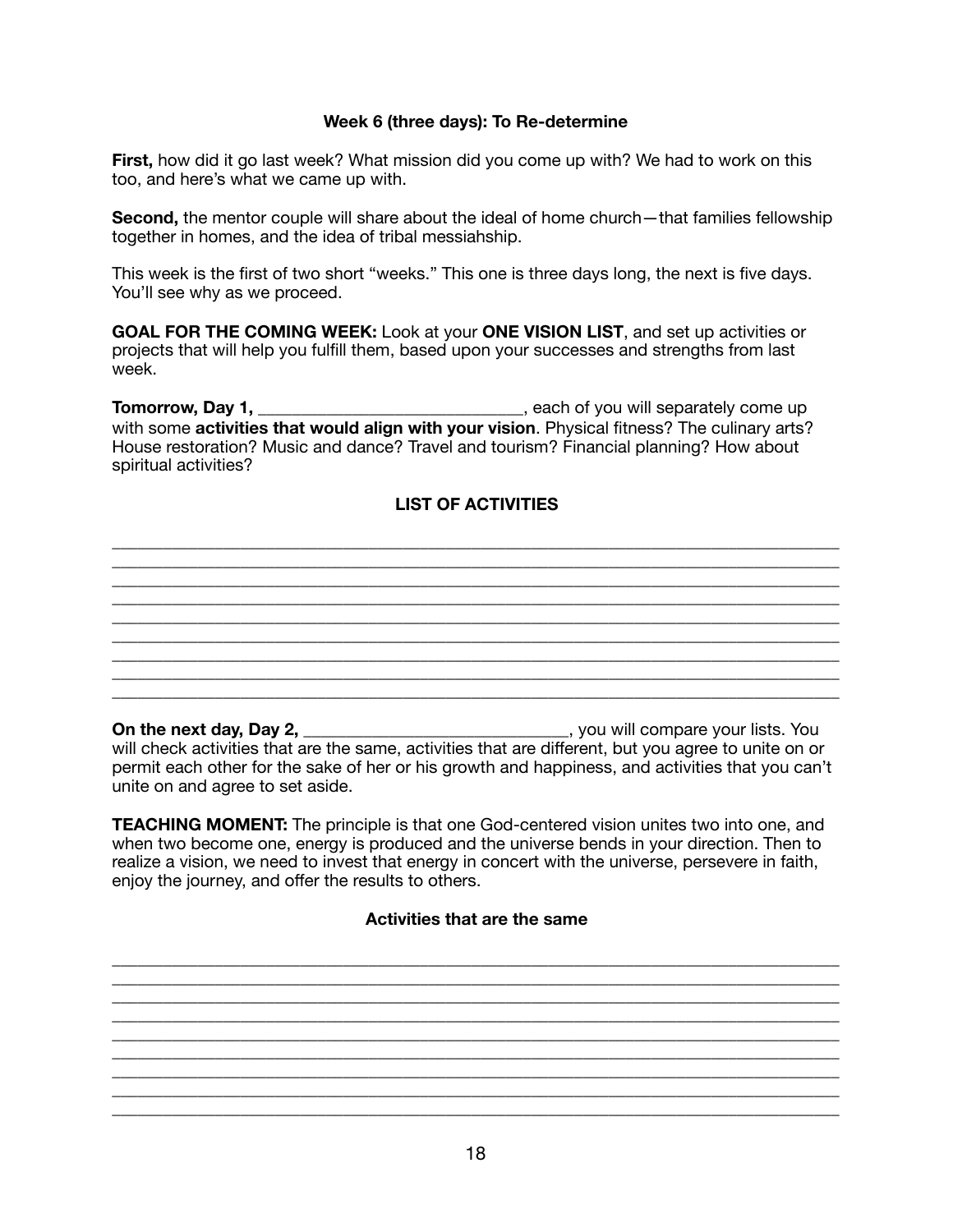## Activities that are different, but we agree to unite on

Activities that we can't unite on and agree to set aside The ONE SET OF ACTIVITIES LIST \_\_\_\_\_\_\_\_\_, put all this together and come up with a one-On Day 3,  $\_\_$ sentence mission statement for your marriage. Our one-sentence mission statement for our marriage Promise each other...

...to work together with one vision

- ...to avoid the mistakes which you committed before, and
- ...to build upon the successes and strengths of your marriage.

Close with a prayer or meditation on this Buddhist teaching about marriage:

<span id="page-18-1"></span>Representing heaven and earth, I have created husband and wife. This is the beginning of the world.7

<span id="page-18-0"></span><sup>7</sup> Mikagura-uta (Tenrikyo)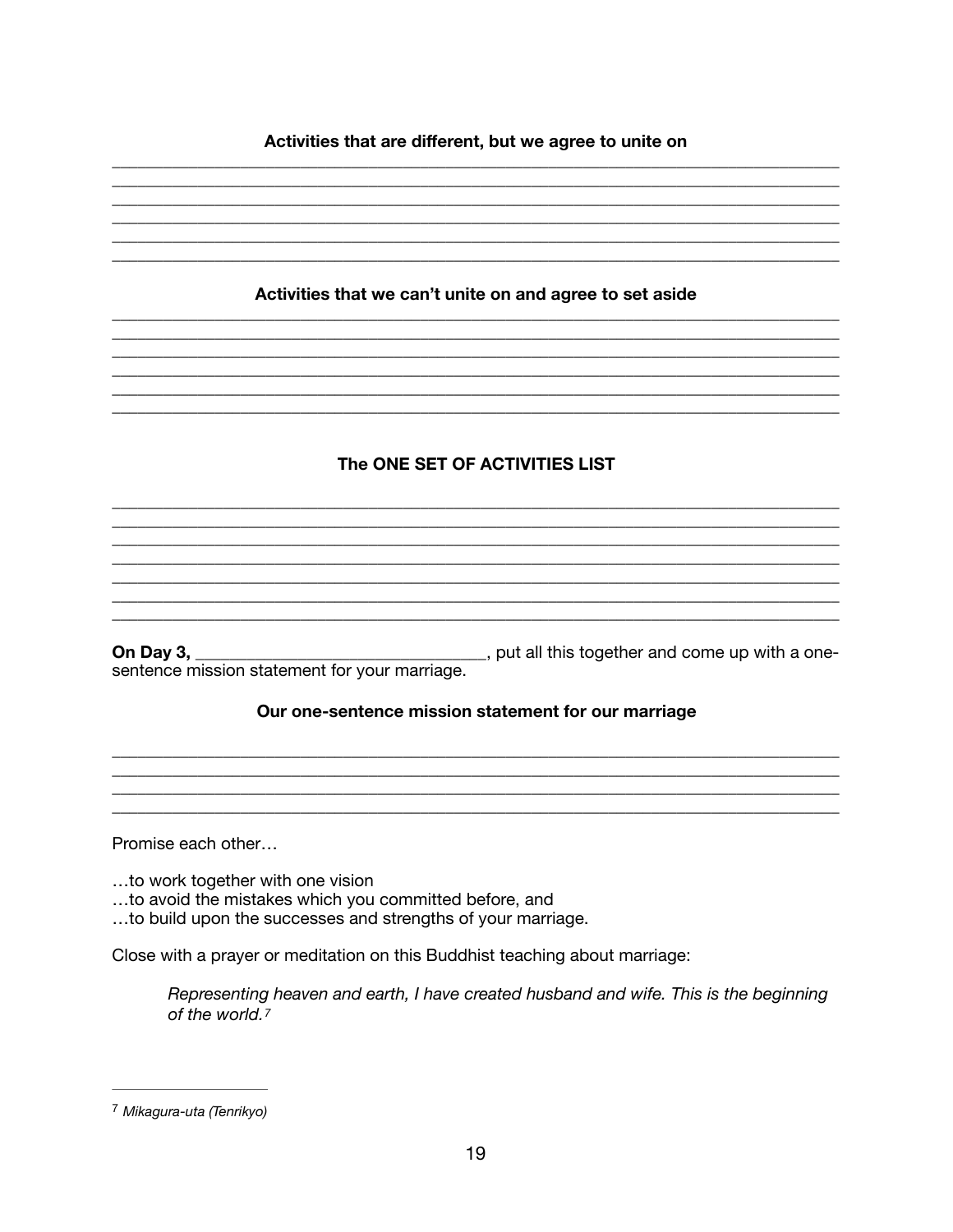## **Week 7 (five days): To Recreate**

**Introduction:** The mentor couple will talk about the ideal of family church—that the family is the true place where we live with God.

**The coming week:** You are about the complete 40 days of working on your relationship and your self. Congratulations!

A great marriage enjoys, honors and cares for sexual love. You now will spend three days devoted to this deepest bond. To prepare, your mentor couple will walk you through the following steps.

**Time:** the three days following your forty days, beginning day after tomorrow.

**Place:** Jesus said, "When you pray, go into your room and shut the door and pray to your Father." For three consecutive days, at a time most convenient for you, you will meet in the privacy of your bedroom or other place you have prepared.

**Holy Handkerchiefs and Holy Candle:** The mentor couple will give to the newly blessed couple two handkerchiefs, meant for this time alone. They are color-coded with a pink spot for the wife and a blue spot for the husband. Each is infused with a drop of holy wine. They represent God's blessing and protection of sex.

On each of the three days, husband and wife will shower or bathe separately before lovemaking, each using his or her holy handkerchief. Use it to cleanse your sex organ with the heart to welcome God home in your union that is about to take place.

**Start in the spirit:** Greet each other humbly in remembrance of the great commandments given by all religious and ethical teachers, to "love the Lord your God with all your heart" and "love your neighbor as yourself."

Offer a prayer or positive statement of love—your own and / or one of those that was provided at the end of each meeting.

Reverently light the holy candle and bow to each other.

Then offer personal prayers of gratitude and determination to live as an eternal family centered on God's ideal for husband and wife.

Thank God for His gift of sex, which enables you to become one body with your beloved. Through your children, your sex organ is physically eternal. More than any other part of your body, its purpose is to bring joy and life. That is why it belongs to your spouse, parents and children, and you are its caretaker.

Above all, your sex organ belongs to the Creator, God, who is love.

Invite God to be with you.

**Recreate through love:** Now is the time to enter into the most intimate and precious relationship that only a husband and wife blessed by God may experience. The union of man and woman is sacred and joyful. Renew the purity of love by joining together in the true love of God.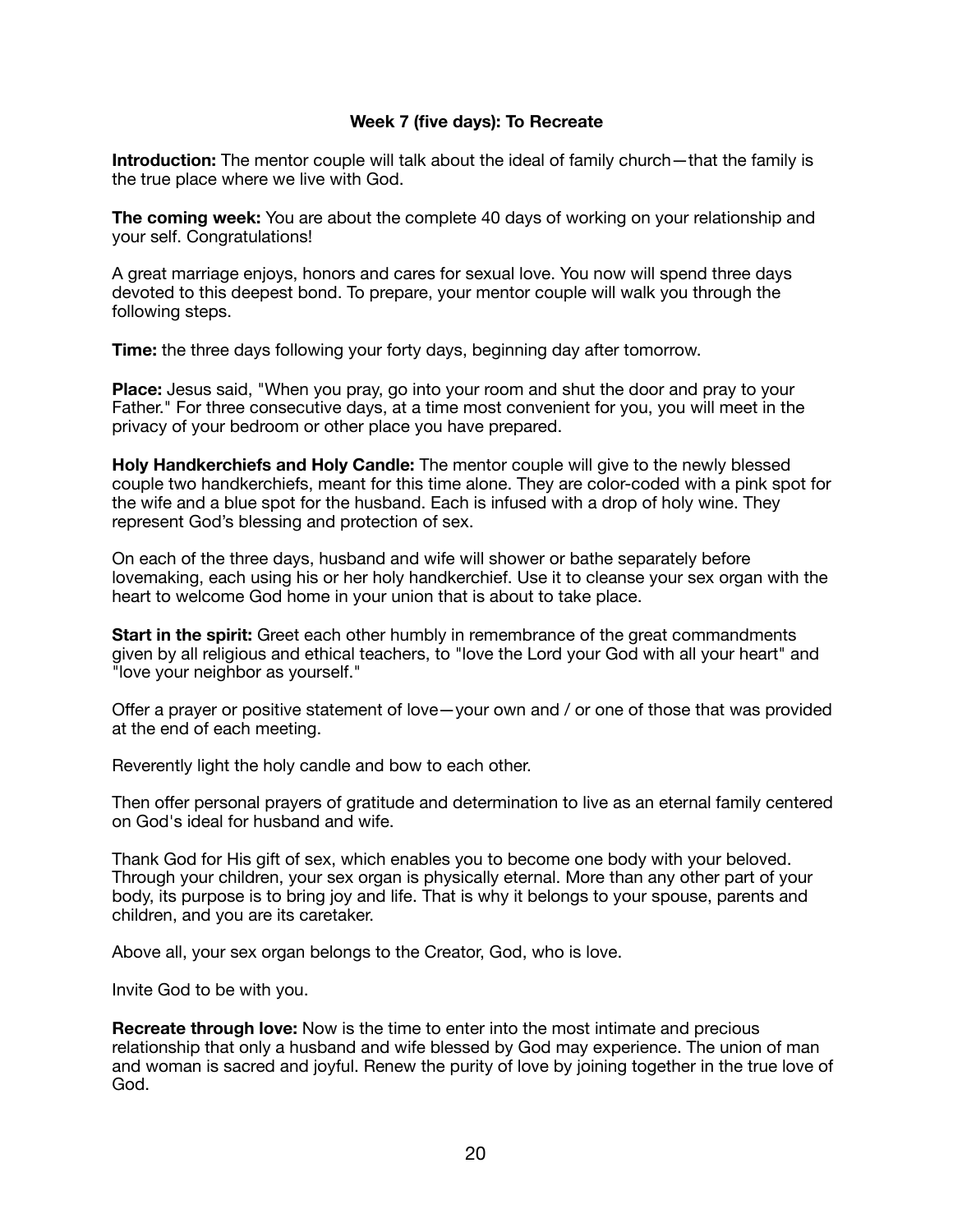## **Day 1**

**Recreate the husband:** The husband should humbly encourage his wife to take a leadership role in the prayer and in your sexual relationship on the first two days. He can help his wife experience a new sense of pride as God's daughter and a heavenly wife. Most importantly, he can learn her heart about sexual love, which, as a woman, may be different from his.

 A husband's identity as a man is strengthened by a true wife. For this reason, on the first two days of the ceremony, the husband should be beneath the wife at the consummation of the act of love.

This represents ending the pattern of men misusing women and using his strength to take advantage of women. By teaching him how to be a true husband, a true man, and a true lover, the wife is giving birth to her husband. The husband must be patient and sensitive to his wife's cues, her tempo, her readiness.

The principle is exactly what Jesus said to Nicodemus, a teacher of Israel: that we must be born again. Nicodemus responded, does that mean I must enter my mother's womb? Knowing that Nicodemus was not getting it, Jesus asked, "you are a teacher of Israel and you do not understand this?" The answer to Nicodemus's question is, yes, your wife is Heaven's bride, and she *is* in the position of your mother, and you *do* return to your mother's womb, through sexual intercourse—to be reborn.

On the first day, the husband is reborn as a new Adam, a boy-child.

After your holy union, offer a prayer of thanksgiving that by your total self-giving and self sacrifice in sexual love, you have given God ownership of your heavenly love.

## **Day 2**

On the second day, the husband is reborn as a bridegroom, like Jesus ready to become a true husband.

John the Baptist referred to Jesus as the bridegroom, and Jesus referred to himself in the same way. But Jesus had no bride, because the people—beginning with John himself, and continuing to Jesus' family and religious community, did not recognize who he was. His mother was concerned about others' marriages, but not her own son's.

So, in the Book of Revelation, Jesus tells us why he will return, and that is to hold the Marriage Supper of the Lamb. It says that the Holy City will come down from Heaven adorned as a Bride, and those who attend the Marriage Supper will be blessed.

<span id="page-20-1"></span>Our True Parents, Reverend and Mrs. Moon, were called by Jesus and led by the Holy Spirit to fulfill this vision. Their Blessing upon all marriages engrafts us into the Tree of Life, and qualifies us to enter the city by the gates[.8](#page-20-0)

<span id="page-20-0"></span><sup>&</sup>lt;sup>[8](#page-20-1)</sup> Revelation 22:14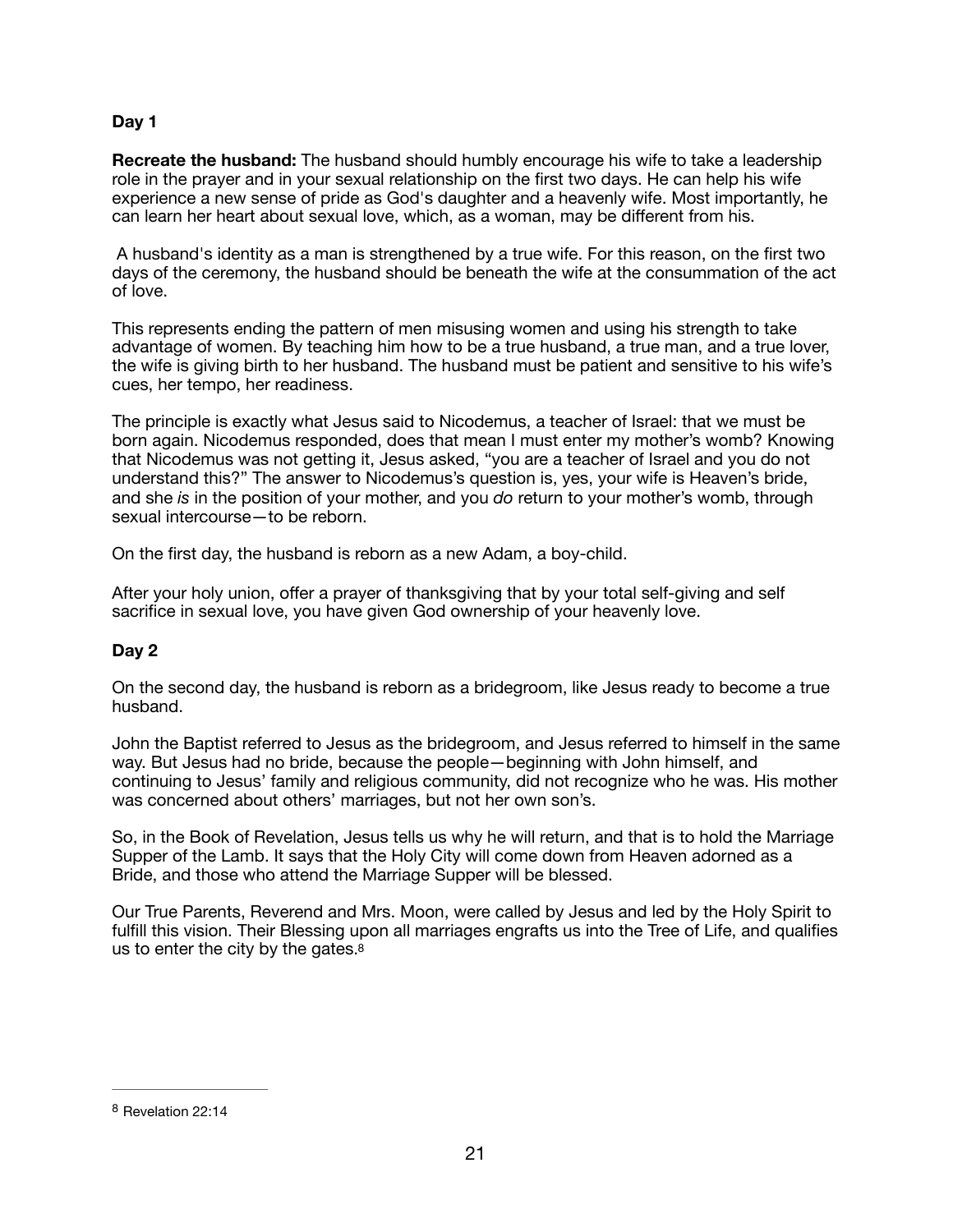#### **How Your Wife Is Your Lord**

Keep in mind, the first two days recreate the wife to occupy the position of the Lord before her husband, for, as Rev. Moon once said, "The woman's love organ is the subject partner of all subject partners, for it controls the life of man."<sup>9</sup>

<span id="page-21-2"></span>Once again, after your holy union, offer a prayer of thanksgiving that by your total self-giving and self sacrifice in sexual love, you have given God ownership of this most intimate of relationships.

## **Day 3**

**Re-create the wife:** The third day sees the husband reach the maturity appropriate to his responsibility as the loving head of the family. In the first two days, he has learned his wife's heart about sexual love. To recreate her husband as a Son of God and a true husband, the wife now supports him and respectfully follows his leadership in both the prayer and the act of love. To represent this, you consummate the act of love with the husband above the wife. This recreates the husband, and also, by the power of God's love, recreates the wife as a true wife.

On the third day, true husband-wife love is restored. From this day forward, love each other with no inhibition, freely in terms of position, and with all respect, tenderness and passion.

## **CONCLUSION**

At the conclusion on the third day, cleanse your sexual parts with your holy handkerchiefs. Do not wash the handkerchiefs, but store them safely to represent your eternal love. They will be interred with you at the end of your life on earth, a precious token of the husband-wife love that your couple will take into eternity.

Reflect and build upon the meaning of this ceremony of love, and follow your heart and wisdom to make sexual love a most sacred and powerful experience in your marriage.

Close with a prayer or meditation on this passage from the Vedas:

<span id="page-21-3"></span>*I am He, You are She; I am Song, you are Verse, I am Heaven, you are Earth. We two shall here together dwell, becoming parents of children[.10](#page-21-1)*

<span id="page-21-0"></span><sup>&</sup>lt;sup>[9](#page-21-2)</sup> Second *Cheon Seong Gyeong*, p. 1182.

<span id="page-21-1"></span>*Atharva Veda 14.2.17 (Hinduism)* [10](#page-21-3)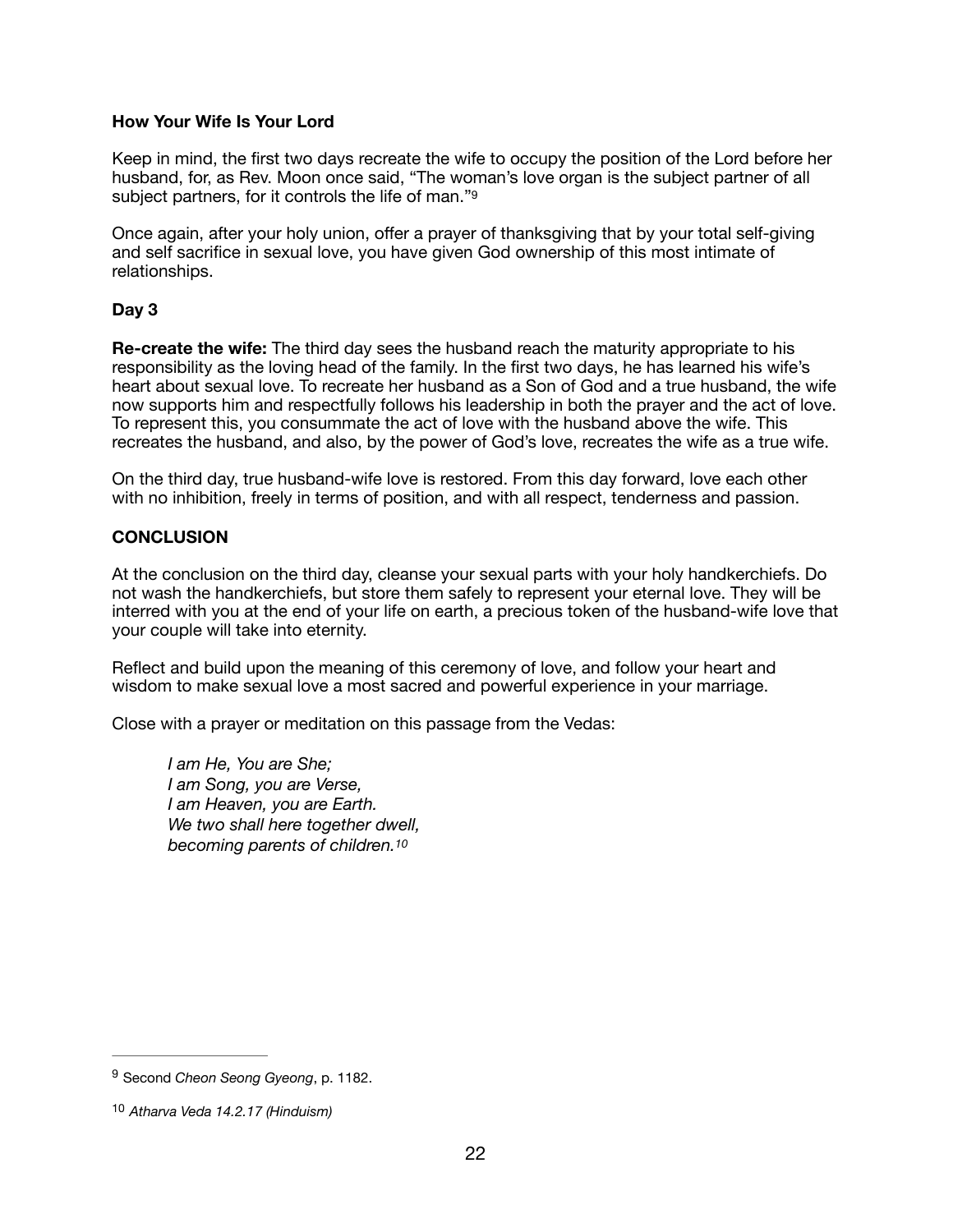## **Closing Celebration: To Rejoice**

**Introduction:** This is anew start for your family and the world. The number 8 represents a new start, a new beginning. So we will have a celebration to honor your new beginning.

As a blessed couple, you are the owners of love before God and each other. Let's take some time to share about our experiences over this period of 43 days, as a blessed couple and mentor couple.

*(Take time to share.)* 

Please ponder these words from Father Moon concerning marriage:

*"God was the first Creator; Adam and Eve were to be the second creators; and the children of Adam and Eve were to be the third creators."* 

This means that by our power to create children, we are like God, who created us as His children. It means that we experience and inherit God's heart of parental love—His and Her love for us, and our love for our children.

*"The foundation of God, true Adam and Eve and their children achieves the unity of God and human beings through love."* 

This means that love in our marriage and family makes us one with God. The grandparents represent God, and the parents and children represent Adam and Eve and their children. Each family manifests the ideal of creation. A three-generation family is the model for the ideal world.

<span id="page-22-2"></span>*"It was God's ideal of creation that this model expand not just to the level of country and world but to the entire cosmos. A country can become a family-patterned unit that is larger than the family; the world can become a family-patterned unit that is larger than a country and the cosmos can become a family-patterned unit larger than the world."[11](#page-22-0)*

God created the nation, world and cosmos to operate like a family, based on the realms of heart in the family between parents and children, husband and wife, and brother and sister.

This is why the marriage Blessing from True Parents is the path to a world of peace rooted in true love.

#### **OUR NEXT STEPS**

Now we have some gifts for you. The mentor couple will give the blessed couple a small picture of True Parents, Father and Mother Moon. And they will give something for you to read for further learning and growing.[12](#page-22-1)

<span id="page-22-3"></span>The holy candle and holy handkerchief from the three day ceremony are yours to keep. They represent your eternal love, life and lineage, on the earth and in the next world.

<span id="page-22-0"></span>*Pyeong Hwa Gyeong* [11](#page-22-2)

<span id="page-22-1"></span><sup>&</sup>lt;sup>[12](#page-22-3)</sup> Publisher's note: We recommend *True Families: Gateway to Heaven*, or *Peace-Loving Global Citizen, or The Peace Messages*.